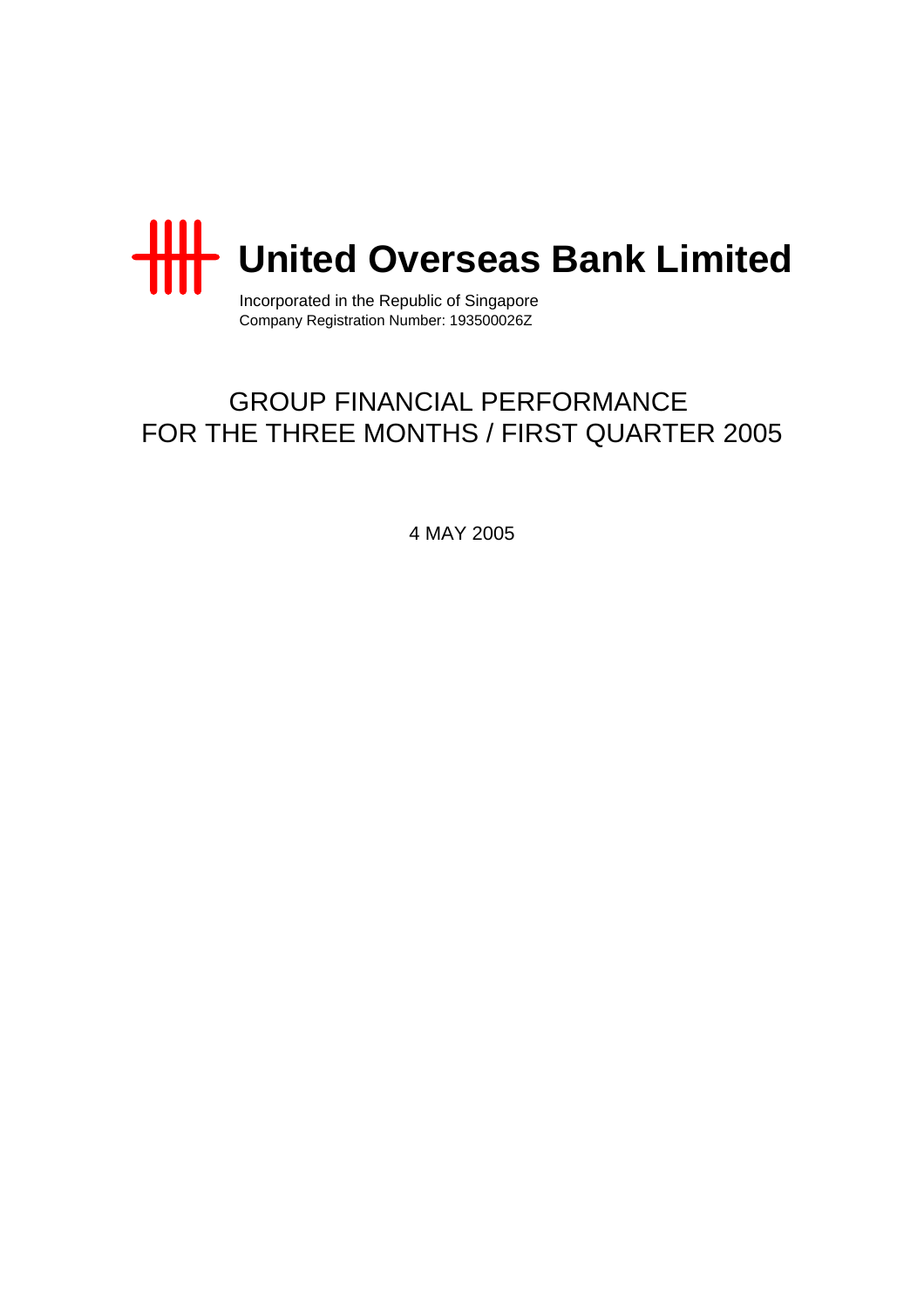|             | <b>Contents</b>                                                                                                                                                                                                                                                                | <b>Page</b>                         |
|-------------|--------------------------------------------------------------------------------------------------------------------------------------------------------------------------------------------------------------------------------------------------------------------------------|-------------------------------------|
| I)          | <b>Highlights and Performance Indicators</b><br>Key Indicators<br>Other Indicators                                                                                                                                                                                             | 2<br>3                              |
| $\parallel$ | <b>Review of Financial Performance</b><br>New / Revised Financial Reporting Standards<br>Review of Group Performance<br>Unaudited Consolidated Profit and Loss Account<br>Net Interest Income<br>Non-Interest Income<br><b>Operating Expenses</b><br><b>Impairment Charges</b> | 4<br>7<br>9<br>10<br>11<br>12<br>13 |
| III)        | Non-Performing Loans and Cumulative Impairment<br>Non-Performing Loans and Cumulative Impairment of the Group<br>Non-Performing Loans by Region<br>Non-Performing Loans by Industry<br>Secured / Unsecured Non-Performing Loans                                                | 14<br>15<br>15<br>15                |
|             | IV) Segmental Analysis<br><b>Geographical Segments</b>                                                                                                                                                                                                                         | 16                                  |
| V)          | <b>Overview of Balance Sheet</b><br><b>Total Assets</b><br><b>Customer Loans</b><br>Deposits<br>Debts Issued<br><b>Shareholders' Equity</b>                                                                                                                                    | 17<br>17<br>17<br>18<br>20          |
|             | <b>VI) Capital Adequacy Ratios</b>                                                                                                                                                                                                                                             | 21                                  |
|             | <b>VII) Exposure By Country of Operations</b>                                                                                                                                                                                                                                  | 22                                  |
|             | Appendix 1 - Unaudited Consolidated Balance Sheet<br>Appendix 2 - Unaudited Consolidated Statement of Changes in Equity<br>Appendix 2 Lleoudited Consolidated Cash Flow Statement                                                                                              |                                     |

Appendix 3 - Unaudited Consolidated Cash Flow Statement

Note: The financial statements are presented in Singapore dollars. Certain comparative figures have been restated to conform with the current period's presentation. Certain figures in this report may not add up to the respective totals due to rounding.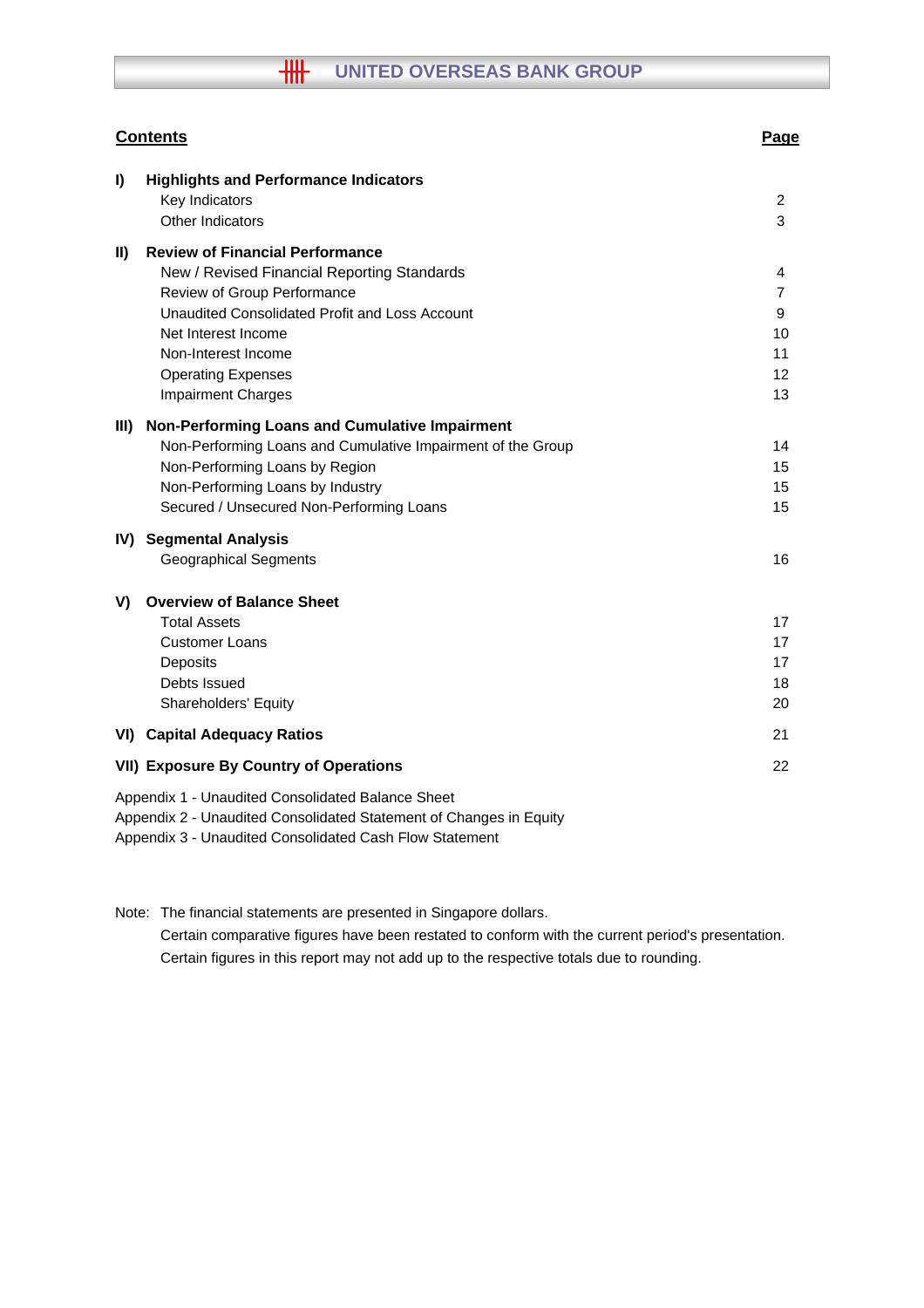# *I) Highlights and Performance Indicators*

|                                                                                                                                          | 1st            | 1st           | 1Q05/                                 | 4th           | 1Q05/                              |
|------------------------------------------------------------------------------------------------------------------------------------------|----------------|---------------|---------------------------------------|---------------|------------------------------------|
|                                                                                                                                          | Quarter        | Quarter       | 1Q04                                  | Quarter       | 4Q04                               |
|                                                                                                                                          | 2005           | 2004          | %                                     | 2004          | %                                  |
| • Key Indicators                                                                                                                         |                |               |                                       |               |                                    |
| Net interest income (NII) (\$'m)                                                                                                         | 583            | 523           | 11.4<br>$\ddot{}$                     | 562           | 3.7<br>$\ddot{}$                   |
| Non-interest income (Non NII) (\$'m)                                                                                                     | 316            | 293           | 8.0<br>$\ddot{}$                      | 298           | 6.3<br>$\ddot{}$                   |
| Total income (\$'m)                                                                                                                      | 899            | 816           | 10.2<br>$\ddot{}$                     | 860           | 4.6<br>$+$                         |
| Total expenses (\$'m)                                                                                                                    | 319            | 268           | 19.2<br>$\ddot{}$                     | 364           | 12.3<br>$\overline{\phantom{a}}$   |
| Operating profit before goodwill<br>amortisation and impairment (\$'m)                                                                   | 580            | 548           | 5.7<br>$\ddot{}$                      | 496           | 16.9<br>$\ddot{}$                  |
| ❖ Net profit after tax                                                                                                                   |                |               |                                       |               |                                    |
| - Including goodwill amortisation (\$'m)                                                                                                 | 406            | 357           | 13.6<br>$+$                           | 376           | 8.0<br>$+$                         |
| - Excluding goodwill amortisation (\$'m)                                                                                                 | 407            | 407           |                                       | 434           | 6.2                                |
|                                                                                                                                          |                |               |                                       |               |                                    |
| Income mix:<br>❖                                                                                                                         |                |               |                                       |               |                                    |
| - NII / Total income (%)                                                                                                                 | 64.8           | 64.1          | 0.7 % pt<br>$+$                       | 65.4          | 0.6 % pt<br>$\blacksquare$         |
| - Non NII / Total income (%)                                                                                                             | 35.2           | 35.9          | 0.7 % pt                              | 34.6          | 0.6 % pt<br>$+$                    |
|                                                                                                                                          | 100.0          | 100.0         |                                       | 100.0         |                                    |
| * Profit contribution (before tax and<br>goodwill amortisation):                                                                         |                |               |                                       |               |                                    |
| - Onshore (including ACU) (%)                                                                                                            | 78.4           | 79.3          | 0.9 % pt<br>$\blacksquare$            | 77.6          | $+ 0.8 %$ pt                       |
| - Offshore (%)                                                                                                                           | 21.6           | 20.7          | 0.9 % pt<br>$+$                       | 22.4          | 0.8 % pt                           |
|                                                                                                                                          | 100.0          | 100.0         |                                       | 100.0         |                                    |
| * Annualised return on average<br>shareholders' equity<br>- Including goodwill amortisation (%)<br>- Excluding goodwill amortisation (%) | 11.8<br>11.9   | 10.6<br>12.1  | 1.2 % pt<br>$+$<br>0.2 % pt           | 11.1<br>12.8  | $+ 0.7 %$ pt<br>0.9 % pt<br>$\sim$ |
| ❖ Annualised basic earnings per share<br>- Including goodwill amortisation $(\phi)$<br>- Excluding goodwill amortisation $(e)$           | 105.6<br>106.1 | 90.9<br>103.7 | 16.2<br>$\ddot{}$<br>2.3<br>$\ddot{}$ | 96.8<br>111.8 | 9.1<br>$\ddot{}$<br>5.1            |
| * Annualised return on average assets<br>- Including goodwill amortisation (%)<br>- Excluding goodwill amortisation (%)                  | 1.21<br>1.21   | 1.23<br>1.41  | 0.02 % pt<br>$-0.20 \%$ pt            | 1.16<br>1.34  | $+ 0.05 %$ pt<br>$-0.13%$ pt       |
| * Annualised NII / Average interest bearing<br>assets (%)                                                                                | 2.06           | 2.16          | 0.10 % pt                             | 2.05          | $+ 0.01 %$ pt                      |
| * Expense / Income ratio (%)                                                                                                             | 35.5           | 32.8          | + 2.7 % pt                            | 42.3          | 6.8 % pt<br>$\blacksquare$         |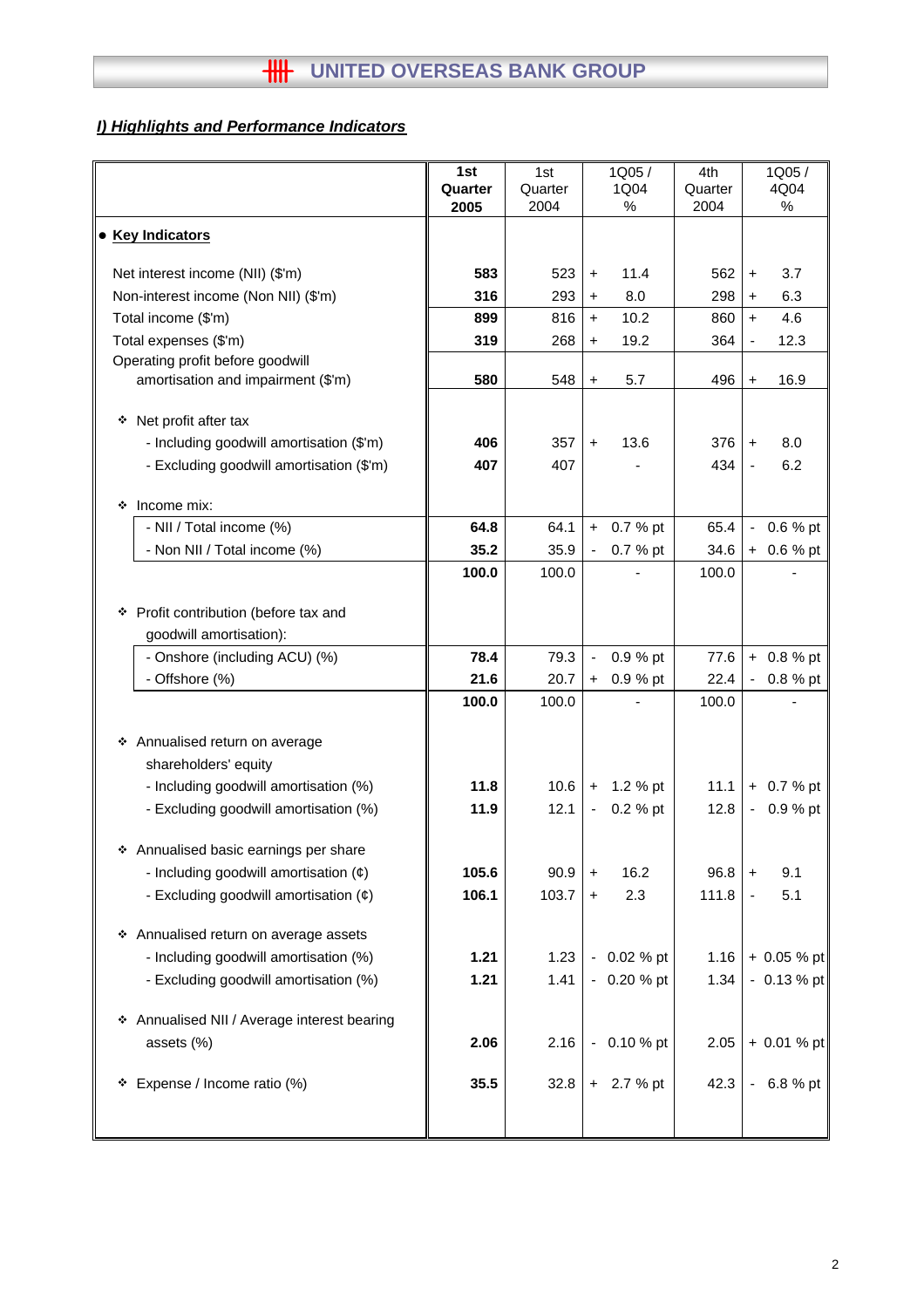# *I) Highlights and Performance Indicators*

|                                                        | 31-Mar-05 | Restated<br>31-Dec-04 | Mar-05 /<br>Restated<br>$Dec-04$<br>(%) | 31-Dec-04 |
|--------------------------------------------------------|-----------|-----------------------|-----------------------------------------|-----------|
| <b>Other Indicators</b>                                |           |                       |                                         |           |
| ❖ Customer loans (net) (\$'m)                          | 64,106    | 64,188                | 0.1                                     | 64,300    |
| * Customer deposits (\$'m)                             | 80,069    | 78,951                | 1.4<br>$+$                              | 79,019    |
| ❖ Loans / Deposits ratio $^{\circledR}$ (%)            | 80.1      | 81.3                  | 1.2 % pt                                | 81.4      |
| * Non-performing loans (NPLs) (\$'m)                   | 4,728     | 5,199                 | 9.1                                     | 5,484     |
| * Cumulative impairment (\$'m)                         | 3,267     | 3,573                 | 8.6                                     | 3,724     |
| * NPL ratio ^ (%)                                      | 6.9       | 7.6                   | 0.7 % pt                                | 8.0       |
| * Cumulative impairment / NPLs (%)                     | 69.1      | 68.7                  | 0.4 % pt<br>$\ddot{}$                   | 67.9      |
| * Total assets (\$'m)                                  | 134,066   | 134,776               | 0.5                                     | 134,879   |
| * Shareholders' equity (\$'m)                          | 13,935    | 13,456                | 3.6<br>$\ddot{}$                        | 13,439    |
| $*$ Unrealised revaluation surplus <sup>#</sup> (\$'m) | 1,257     | 1,235                 | 1.8<br>$\ddot{}$                        | 1,562     |
| * Net asset value (NAV) per share (\$)                 | 9.07      | 8.76                  | 3.5<br>$+$                              | 8.75      |
| * Revalued NAV per share (\$)                          | 9.89      | 9.56                  | 3.5<br>$\ddot{}$                        | 9.77      |
| Net tangible asset backing per share (\$)<br>٠         | 6.46      | 6.15                  | 5.0<br>$\ddot{}$                        | 6.14      |
| * Capital adequacy ratios (CAR)                        |           |                       |                                         |           |
| - Tier 1 capital (%)                                   | 10.9      | 10.8                  | 0.1 % pt<br>$+$                         | 11.0      |
| - Total capital (%)                                    | 15.4      | 15.5                  | 0.1 % pt<br>$\blacksquare$              | 15.6      |
| Manpower (number)<br>❖                                 | 13,403    | 13,574                | 171 no.                                 | 13,574    |

 $^{\circledR}$  "Loans" refers to net customer loans while "Deposits" refers to customer deposits.

 $^{\wedge}$  NPL ratio represents NPLs (excluding debt securities) as a percentage of gross customer loans.

# Refer to unrealised revaluation surplus on properties and securities which was not incorporated into the financial statements.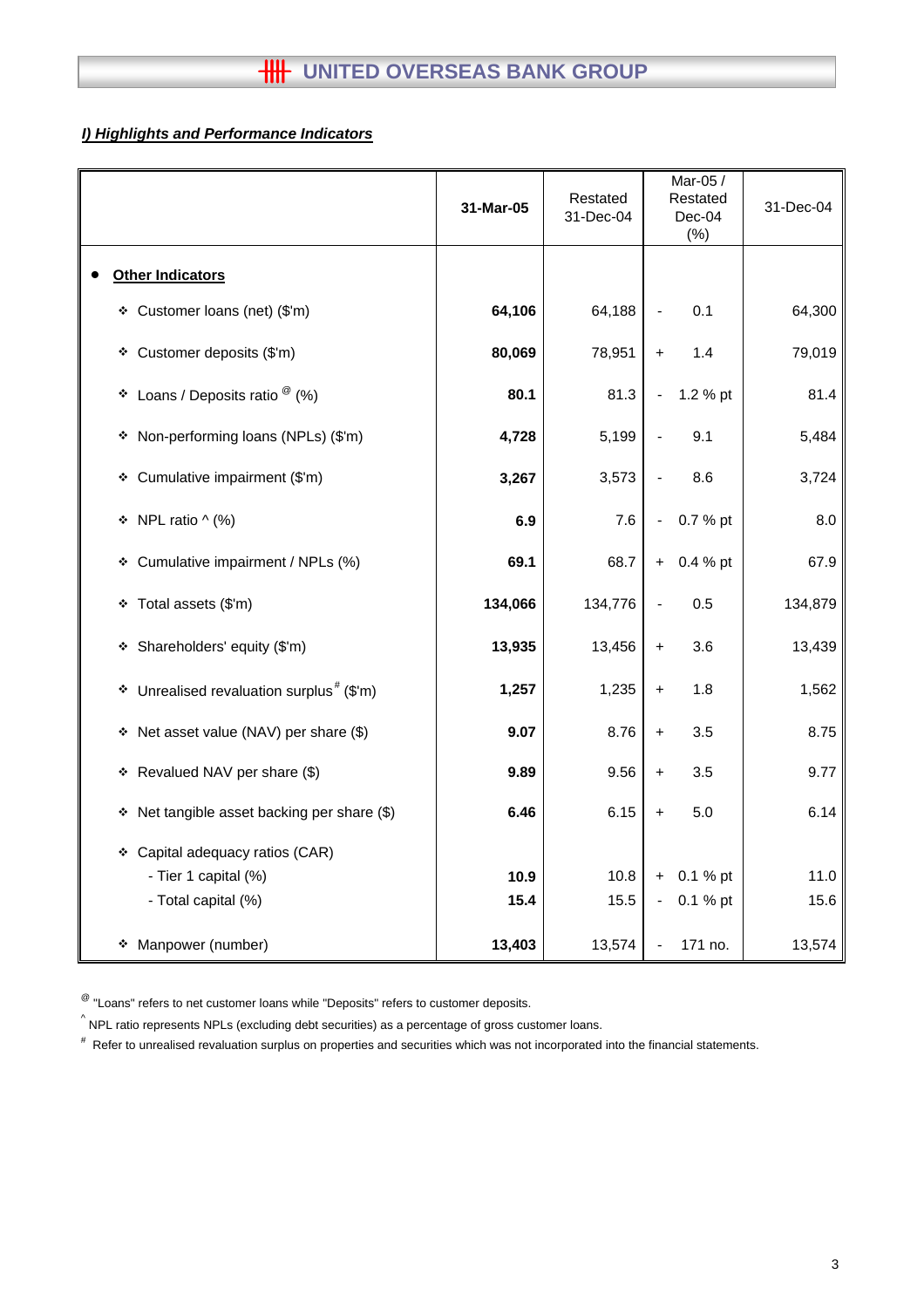#### **New / Revised Financial Reporting Standards**

╫╫

The financial statements have been prepared in accordance with Singapore Financial Reporting Standards ("FRS"). The new and revised FRS that are applicable to the Group with effect from 1 January 2005 and that have impact on the Group's financials are as follows:

(a) FRS39 Financial Instruments: Recognition and Measurement

#### *Classification and measurement*

The new FRS39 requires financial assets and financial liabilities to be classified into the following categories which dictate the accounting treatment:

- Financial assets and financial liabilities at fair value through profit and loss account are assets and liabilities held principally for the purpose of short term profit taking or those that are designated by the Group upon recognition as at fair value through profit or loss account. All derivatives, except those qualified for hedge accounting, are included in this category.
- Held-to-maturity assets are non-derivative financial assets with fixed or determinable payments and fixed maturity that the Group has the positive intention and ability to hold to maturity.
- Loans and receivables are non-derivative financial assets with fixed or determinable payments that are not quoted on an active market, other than those that the Group intends to sell immediately or in the near term, or those that are designated as available for sale upon initial recognition.
- Available-for-sale assets are non-derivative financial assets that are designated as available for sale or are not classified as financial assets at fair value through profit or loss account, loans and receivables or held-tomaturity.
- Non-trading liabilities are financial liabilities other than those that are fair value through profit and loss account.

#### *Impairment*

Financial assets, other than those measured at fair value through profit and loss account, are subject to impairment review at each balance sheet date. A financial asset is impaired where there is objective evidence of impairment after its initial recognition. Financial assets that are individually significant are assessed individually, and those that are not individually significant are grouped accordingly to similar credit risks and assessed as a portfolio. The resulting individual impairment (specific provision) is charged to the profit and loss account. Where no evidence of individual impairment exists, the assets are collectively assessed based on historical loss experience and the resulting collective impairment (general provision) is recognised in the profit and loss account . In accordance with the transitional arrangement set out in the Notice to Banks, MAS 612 dated 11 March 2005, the Group has maintained collective impairment in excess of the minimum requirement of 1% on its net loans and receivables.

#### *Hedge accounting*

Hedge accounting is applied in accordance with the criteria set out in FRS39 when the Group requires to hedge its exposure to changes in fair value or variability in cash flows of its assets or liabilities, or to its net investments in foreign operations.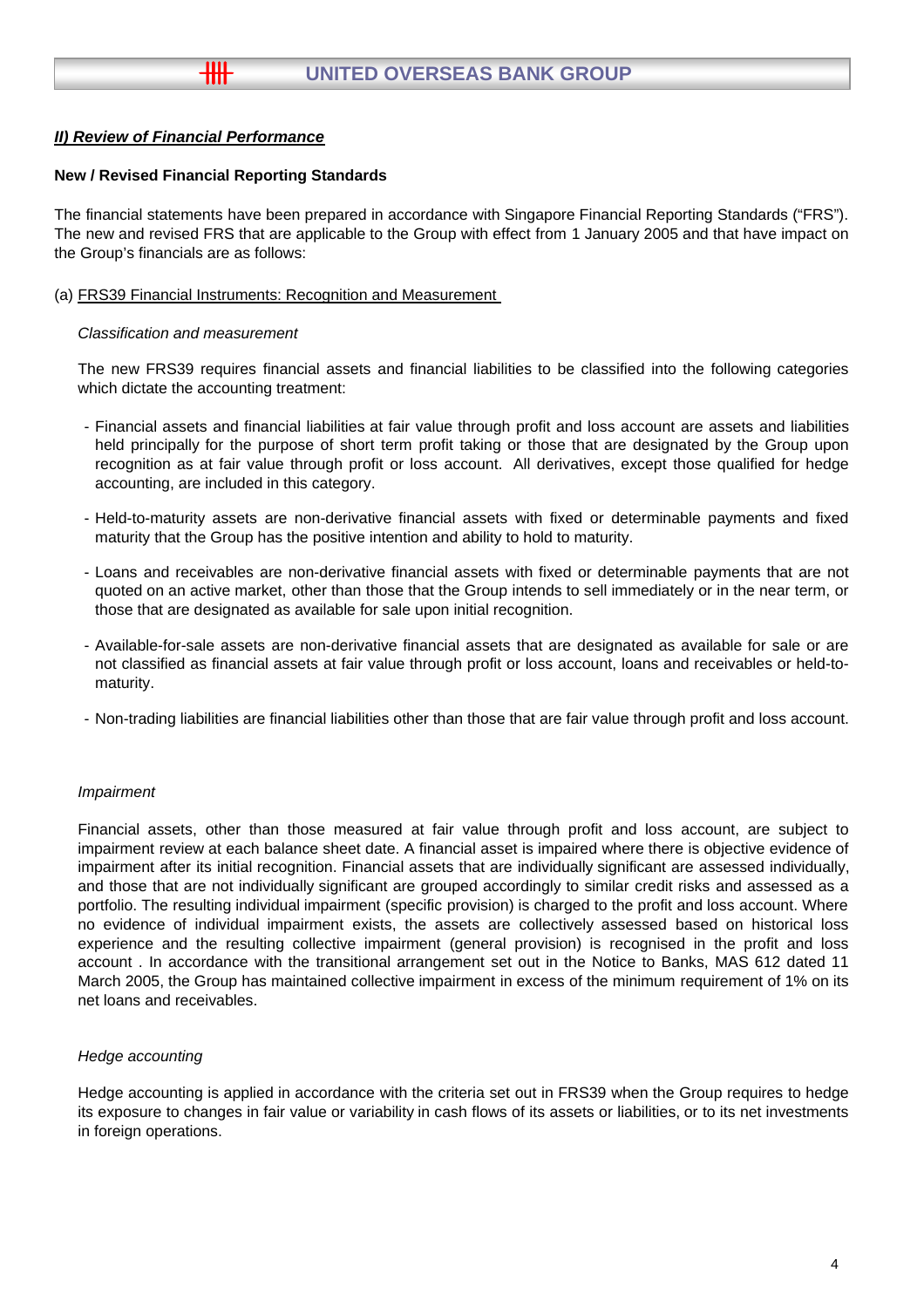╫╫

#### (a) FRS39 Financial Instruments: Recognition and Measurement (cont'd)

#### *Impact on Group's financials on first adoption*

FRS39 requires prospective application with the opening balances of the affected financial assets and financial liabilities as at 1 January 2005 restated, and the resulting changes adjusted to the shareholders' equity. The impact on the Group's financials upon the first adoption of the standard is as follows:

| As at 31 December 2004 Closing / 1 January 2005 Opening | Original<br><b>Balance</b> | Increase /<br>(Decrease) | Restated<br><b>Balance</b> |
|---------------------------------------------------------|----------------------------|--------------------------|----------------------------|
|                                                         | \$ million                 | \$ million               | \$ million                 |
| <b>Total Equity</b>                                     | 13,587                     | 25                       | 13,612                     |
| Available for sale ("AFS") reserves                     |                            | 171                      | 171                        |
| <b>Retained profits</b>                                 | 3,101                      | (154)                    | 2,947                      |
| Minority interests                                      | 148                        | 8                        | 156                        |
| <b>Total Liabilities</b>                                | 121,292                    | (128)                    | 121,163                    |
| Deposits of non-bank customers                          | 79,019                     | (68)                     | 78,951                     |
| Other liabilities                                       | 6,733                      | (107)                    | 6,626                      |
| Debts issued                                            | 7,089                      | 47                       | 7,136                      |
| <b>Total Assets</b>                                     | 134,879                    | (103)                    | 134,776                    |
| Singapore Government treasury bills and securities      | 7,772                      | 20                       | 7,793                      |
| Other government treasury bills and securities          | 1,975                      | 9                        | 1,984                      |
| <b>Trading securities</b>                               | 439                        | (8)                      | 431                        |
| Loans and advances to non-bank customers                | 64,300                     | (112)                    | 64,188                     |
| Other assets                                            | 5,964                      | (264)                    | 5,699                      |
| Investment securities                                   | 8,609                      | 253                      | 8,861                      |

#### (b) FRS103 Business Combinations, FRS36 Impairment of Assets and FRS38 Intangible Assets

The new standard on Business Combinations resulted in the consequential amendments to two other standards – revised FRS36 Impairment of Assets and revised FRS38 Intangible Assets.

Under FRS103, goodwill acquired in a business combination is no longer subject to amortisation to the profit and loss account. Instead, it is subject to impairment review annually or whenever there is an indication that the goodwill is impaired as required by the revised FRS36. Any impairment loss is charged to the profit and loss account and subsequent reversal is not allowed.

No goodwill amortisation was recorded for the first quarter of 2005 (first quarter of 2004: \$50 million).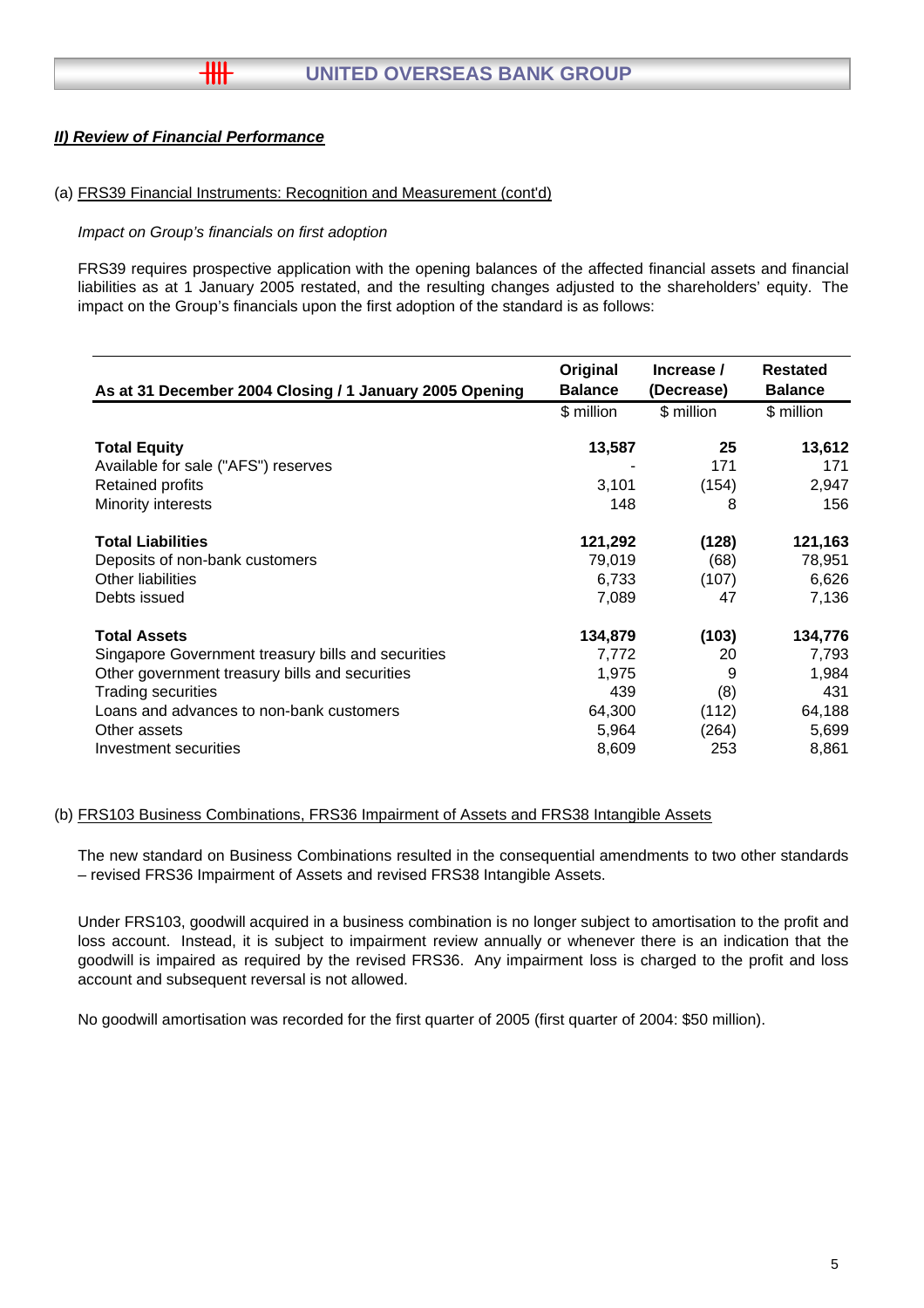$+$ 

#### (c) FRS102 Share-based Payment

FRS102 covers the recognition and measurement of share-based payments. It requires the effects of share-based payment transactions to be reflected in the profit or loss account. For the first quarter of 2005, an amount of \$0.6 million pertaining to the employee share options has been charged to the profit and loss account. Had this standard been adopted on 1 January 2004, the share option expense for the first quarter of 2004 would have been \$1.5 million.

#### (d) FRS105 Non-current Assets Held for Sale and Discontinued Operations

FRS105 specifies the accounting treatment for assets held for sale, and the presentation and disclosure of discontinued operations. Assets that meet the criteria to be classified as held for sale under this standard are to be measured at the lower of carrying amount and fair value less costs to sell.

In compliance with the Banking Regulations to segregate financial and non-financial businesses, and to reduce the Group's equity interest in the latter to no more than 10% by 17 July 2006, the Group has identified those assets to be divested and classified them as assets held for sale. Prior to the adoption of FRS105, these assets were classified as investment securities with the exception of United Overseas Land Limited ("UOL") which was treated as an associate and equity accounted for at the Group level. Following the adoption of FRS105 on 1 January 2005, the Group has ceased to equity account for the results of UOL.

Other than the above changes, the accounting policies and computation methods adopted in the financial statements for the first quarter of 2005 are the same as those adopted in the audited financial statements for the financial year ended 31 December 2004.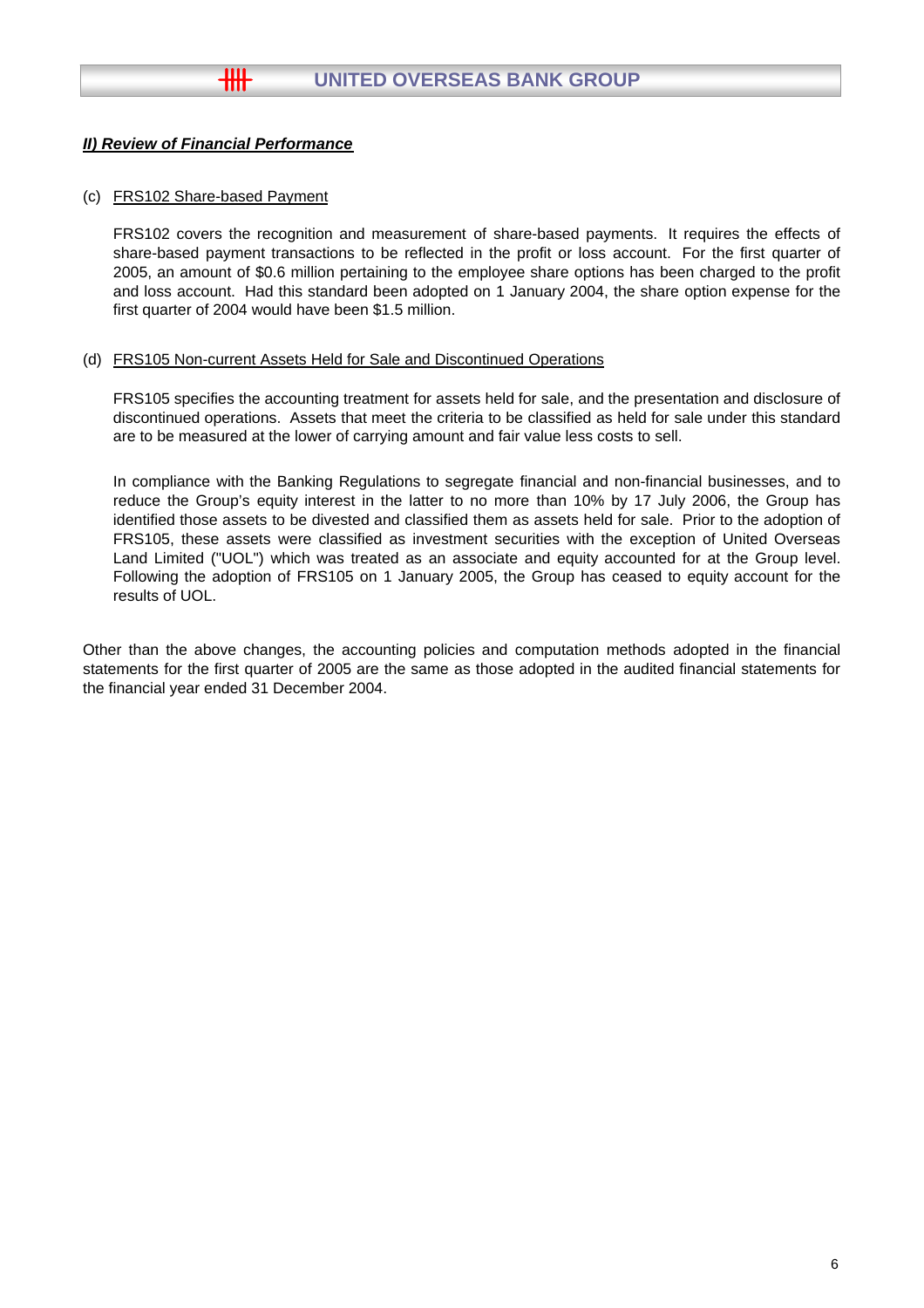## **Review of Group Performance**

### **Results**

The financial statements of the Group for the first quarter of 2005 included the corresponding results of Bank of Asia Public Company Limited and its subsidiaries ("BOA") which were acquired by the Group on 27 July 2004, while that of the first quarter of 2004 did not include BOA's results.

#### **1Q05 versus 1Q04**

The Group's net profit after tax ("NPAT") of \$406 million in the first quarter of 2005 ("1Q05") was an increase of \$49 million or 13.6% over the \$357 million registered in the first quarter of 2004 ("1Q04"). The increase was mainly due to higher net interest income, discontinuation of goodwill amortisation, and higher fee and commission income. These were partly offset by higher operating expenses and lower share of profit of associates.

Total income increased 10.2% to \$899 million in 1Q05 from \$816 million in 1Q04, primarily due to higher net interest income mainly from loans, and higher fee and commission income, contributed mainly by the acquisition of BOA.

The Group's total operating expenses increased 19.2% to \$319 million in 1Q05 from \$268 million in 1Q04 attributed mainly to the acquisition of BOA. Staff costs increased 17.9% to \$153 million primarily due to higher headcount, while other operating expenses increased 20.4% to \$166 million mainly due to higher depreciation charges and IT maintenance. Consequently, the expense-to-income ratio of the Group increased to 35.5% in 1Q05 from 32.8% in 1Q04. Excluding BOA, the Group's total operating expenses would have shown a lower increase of 1.8% and expense-to-income ratio would have remained at 32.8%.

Total impairment charges increased \$6 million or 9.4% to \$66 million in 1Q05 from \$60 million in 1Q04. The increase was mainly due to higher impairment on loans, partially offset by lower impairment on other assets.

Share of profit of associates (before tax) decreased \$15 million to \$14 million in 1Q05 from \$29 million in 1Q04 mainly due to the discontinuation of equity accounting for UOL with effect from 1 January 2005.

#### **1Q05 versus 4Q04**

The Group's NPAT of \$406 million recorded in 1Q05 was 8.0% higher than the \$376 million registered in the fourth quarter of 2004 ("4Q04"). The increase was mainly due to the discontinuation of goodwill amortisation, lower impairment charges, higher other operating income, higher net interest income, and lower operating expenses. These were partially offset by lower share of profit of associates, and lower fee and commission income.

The Group's total income increased 4.6% to \$899 million in 1Q05 from \$860 million in 4Q04 primarily due to higher other operating income and higher net interest income mainly from loans, partially offset by lower fee and commission income largely from trade-related and investment-related activities.

The Group's total operating expenses decreased 12.3% to \$319 million in 1Q05 from \$364 million in 4Q04. Staff costs decreased 10.2% to \$153 million in 1Q05, mainly due to lower headcount, while other operating expenses decreased 14.0% to \$166 million in 1Q05 mainly in respect of advertising and marketing, commission and brokerage, and professional fees. Consequently, expense-to-income ratio reduced to 35.5% in 1Q05 from 42.3% in 4Q04.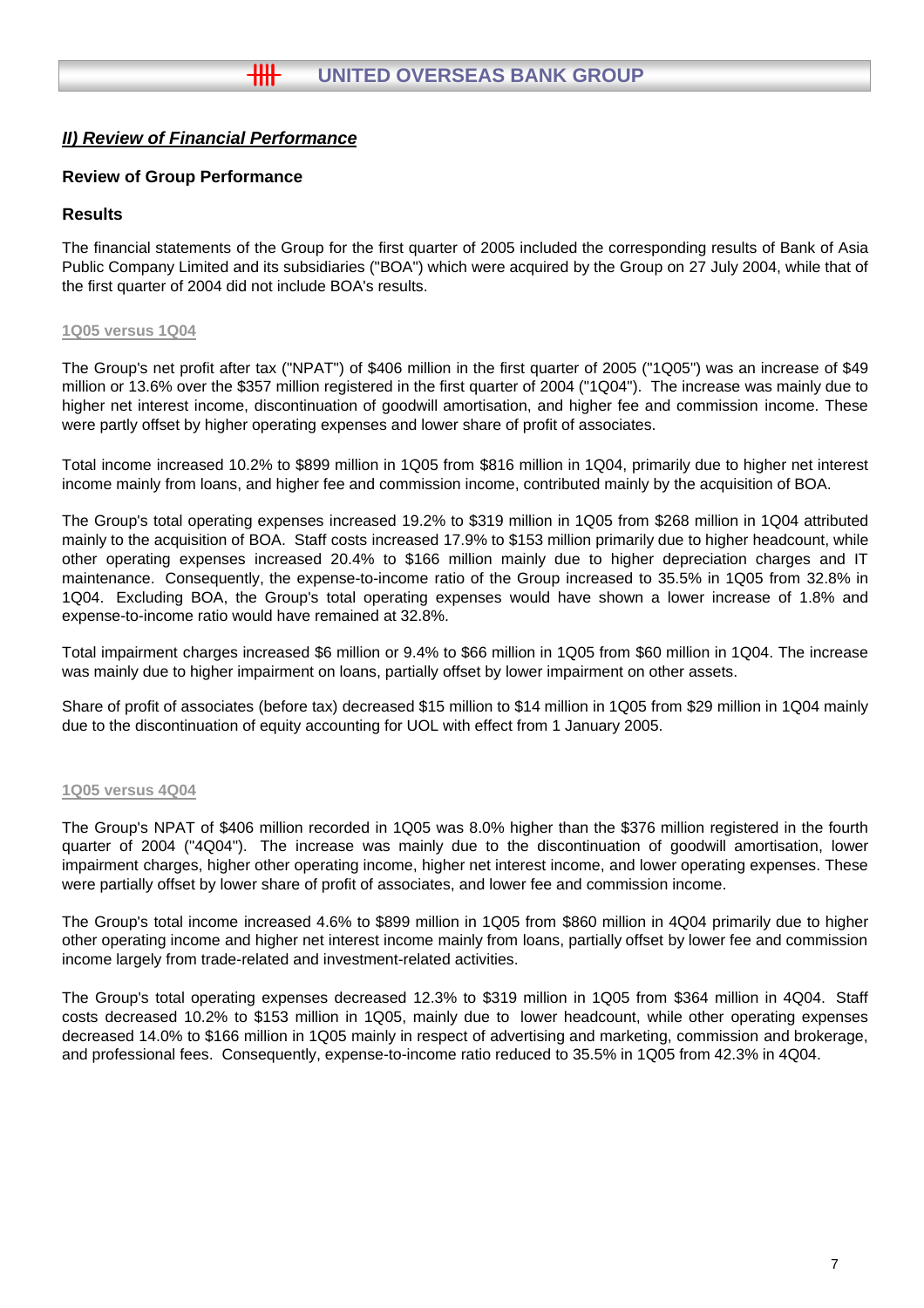#### **1Q05 versus 4Q04 (cont'd)**

Total impairment charges decreased \$47 million or 41.5% to \$66 million in 1Q05 from \$113 million in 4Q04. The decline was largely due to lower impairment on loans and other assets.

Share of profit of associates (before tax) decreased to \$14 million in 1Q05 from \$184 million in 4Q04, largely from UOL which recorded an exceptional gain in 4Q04 from its divestment of UOB shares, and the Group's discontinuation of equity accounting for UOL in 1Q05.

## **Balance Sheet**

The Group's net loans and advances to customers as at 31 March 2005 were \$64,106 million, representing a decline of 0.1% over the \$64,188 million as at 31 December 2004 (restated). Group non-performing loans ("NPLs") decreased 9.1% to \$4,728 million as at 31 March 2005 from the \$5,199 million as at 31 December 2004 (restated). Consequently, Group NPL ratio improved to 6.9% as at 31 March 2005 from 7.6% as at 31 December 2004 (restated). Of the total Group NPLs as at 31 March 2005, \$2,536 million or 53.6% were secured by collateral, and \$2,938 million or 62.1% were in the Substandard category.

Total cumulative impairment of the Group was \$3,267 million as at 31 March 2005 compared to the \$3,573 million as at 31 December 2004 (restated). Collective impairment (general provisions) as at 31 March 2005 was \$1,372 million or 42.0% of total cumulative impairment. The total cumulative impairment as at 31 March 2005 provided coverage of 69.1% against Group NPLs, compared to the 68.7% as at 31 December 2004 (restated). As at 31 March 2005, unsecured NPLs were 149.0% covered by total cumulative impairment, compared to the 133.1% as at 31 December 2004 (restated).

Total assets of the Group as at 31 March 2005 were \$134,066 million, representing a decline of 0.5% over the \$134,776 million as at 31 December 2004 (restated). Shareholders' equity of the Group as at 31 March 2005 was \$13,935 million, representing an increase of 3.6% over the \$13,456 million as at 31 December 2004 (restated). Consequently, the Group's net asset value per share increased to \$9.07 as at 31 March 2005, from \$8.76 as at 31 December 2004 (restated).

As at 31 March 2005, the Group's total Capital Adequacy Ratio ("CAR") of 15.4% was 5.4% points above the minimum total CAR of 10% set by Monetary Authority of Singapore and 0.1% point lower than the total CAR of 15.5% as at 31 December 2004 (restated).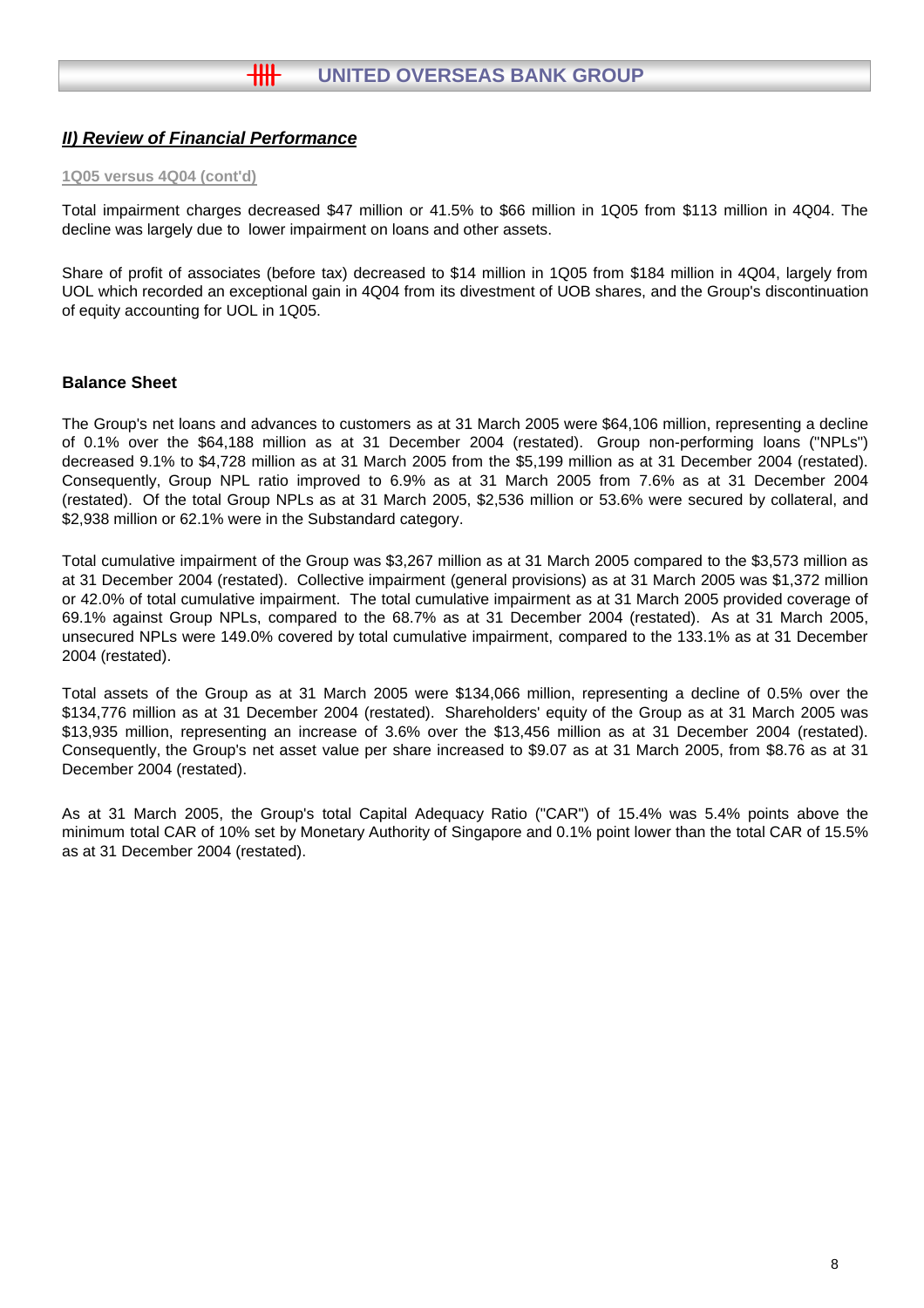## **UNAUDITED CONSOLIDATED PROFIT AND LOSS ACCOUNT FOR THE THREE MONTHS / FIRST QUARTER ENDED 31 MARCH 2005**

|                                                                | 1st                     | 1st<br>4th     |          |                   |              |  |
|----------------------------------------------------------------|-------------------------|----------------|----------|-------------------|--------------|--|
|                                                                | Quarter                 | Quarter        | 1Q05/    | Quarter           | 1Q05/        |  |
|                                                                | 2005                    | 2004           | 1Q04     | 2004              | 4Q04         |  |
|                                                                | \$ million              | \$ million     | %        | $\sqrt{$$ million | $\%$         |  |
| Interest income                                                | 1,096                   | 829            | 32.2     | 1,046             | 4.8          |  |
| Less: Interest expense                                         | 514                     | 306            | 67.9     | 484               | 6.2          |  |
| Net interest income                                            | 583                     | 523            | 11.4     | 562               | 3.7          |  |
| Dividend income                                                | $\overline{\mathbf{3}}$ | 6              | (57.0)   | 5                 | (42.4)       |  |
| Fee and commission income                                      | 186                     | 170            | 9.4      | 204               | (9.0)        |  |
| Rental income                                                  | 16                      | 16             | 1.4      | 16                | 2.1          |  |
| Other operating income                                         | 112                     | 101            | 10.8     | 73                | 53.3         |  |
| Total non-interest income                                      | 316                     | 293            | 8.0      | 298               | 6.3          |  |
| Income before operating expenses                               | 899                     | 816            | 10.2     | 860               | 4.6          |  |
| Less:                                                          |                         |                |          |                   |              |  |
| Staff costs                                                    | 153                     | 130            | 17.9     | 171               | (10.2)       |  |
| Other operating expenses                                       | 166                     | 138            | 20.4     | 193               | (14.0)       |  |
| Total operating expenses                                       | 319                     | 268            | 19.2     | 364               | (12.3)       |  |
| Operating profit before goodwill                               |                         |                |          |                   |              |  |
| amortisation and impairment                                    | 580                     | 548            | 5.7      | 496               | 16.9         |  |
| Less: Goodwill written-off and amortised                       | $\mathbf{2}$            | 50             | (96.7)   | 59                | (97.2)       |  |
| Less: Impairment charges                                       | 66                      | 60             | 9.4      | 113               | (41.5)       |  |
| Operating profit after goodwill<br>amortisation and impairment | 512                     | 438            | 17.0     | 324               | 57.9         |  |
|                                                                |                         |                |          |                   |              |  |
| Share of profit of associates                                  | 14                      | 29             | (52.7)   | 184               | (92.5)       |  |
| Profit before tax                                              | 526                     | 467            | 12.6     | 509               | 3.4          |  |
| Less: Tax                                                      | 117                     | 108            | 8.3      | 130               | (10.5)       |  |
| Profit after tax                                               | 409                     | 359            | 13.9     | 378               | 8.2          |  |
| Less:                                                          |                         |                |          |                   |              |  |
| Net profit attributable to minority interests                  | 4                       | $\overline{2}$ | 68.9     | 3                 | 41.4         |  |
| Net profit attributable to members                             | 406                     | 357            | 13.6     | 376               | 8.0          |  |
| Expense / Income ratio (%)                                     | 35.5                    | 32.8           | 2.7 % pt | 42.3              | $(6.8)$ % pt |  |
| Annualised earnings per share $(e)$                            |                         |                |          |                   |              |  |
| - Basic                                                        | 105.6                   | 90.9           | 16.2     | 96.8              | 9.1          |  |
| - Diluted                                                      | 105.6                   | 90.9           | 16.2     | 96.7              | 9.2          |  |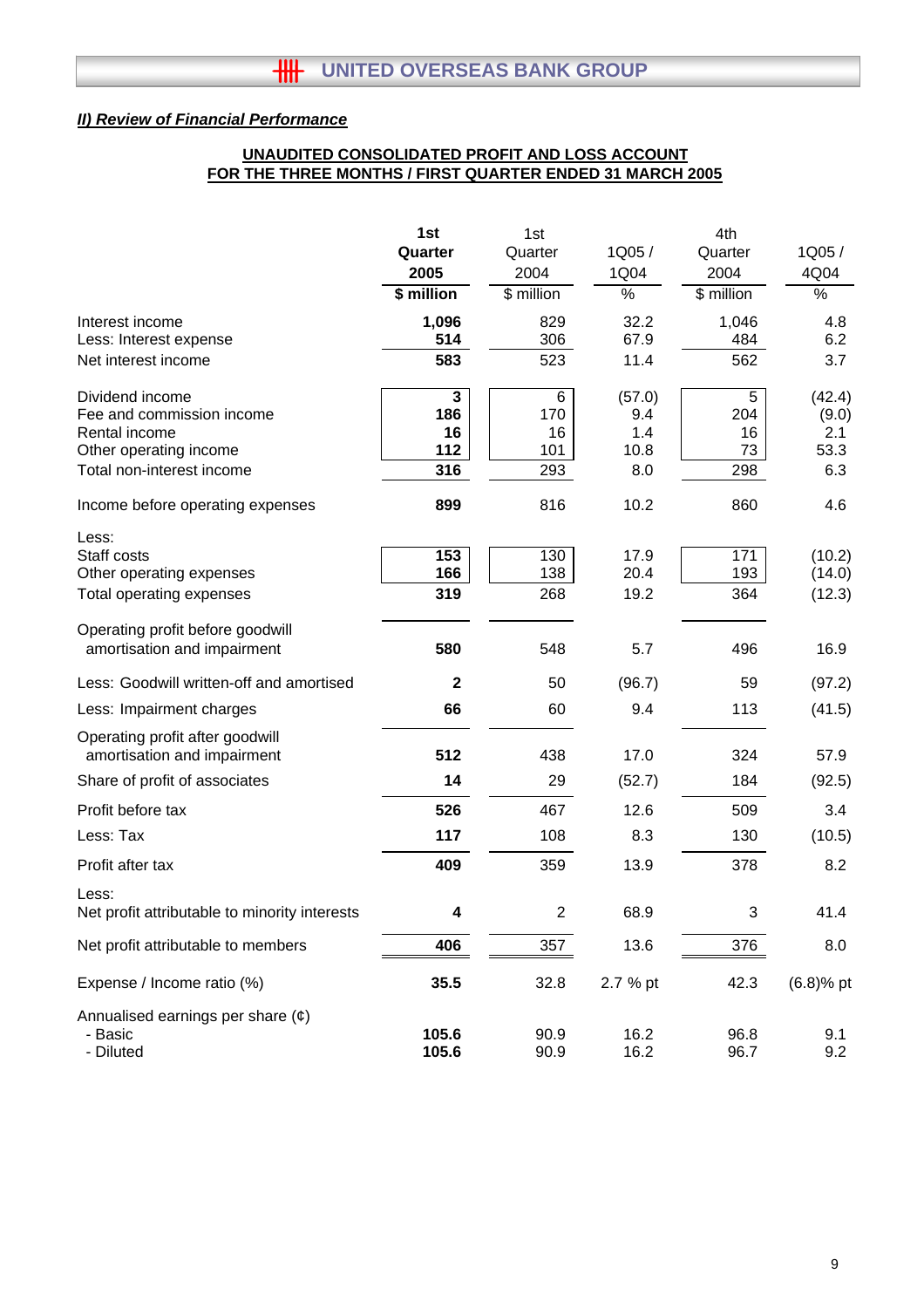#### **Net Interest Income**



Net interest income of the Group increased 11.4% to \$583 million in 1Q05 compared to \$523 million in 1Q04. The growth was mainly from increased loan volume contributed by the acquisition of BOA, and a higher loan yield. These were partially offset by higher funding costs. Net interest income continued to be the major contributor of total income, accounting for 64.8% (1Q04: 64.1%) of total income.

Average interest margin was lower at 2.06% in 1Q05 as compared to 2.16% in 1Q04. The decrease in interest margin was mainly due to shorter term interbank placements in anticipation of rising interest rates.

In 1Q05, net interest income increased 3.7% to \$583 million from \$562 million in 4Q04. The increase was mainly due to improved loan margin, partly offset by lower contributions from interbank money market activities. Average interest margin improved by 1 basis point to 2.06% in 1Q05 from 2.05% in 4Q04.

#### Average Interest Margin

|                                            | <b>1st Quarter</b> | 1st Quarter | 1Q05/         | 4th Quarter | 1Q05/      |
|--------------------------------------------|--------------------|-------------|---------------|-------------|------------|
|                                            | 2005               | 2004        | 1Q04          | 2004        | 4Q04       |
|                                            | \$ million         | \$ million  | %             | \$ million  | %          |
| Annualised interest income                 | 4,447              | 3,336       | 33.3          | 4,160       | 6.9        |
| Less: Annualised interest expense          | 2,083              | 1,231       | 69.3          | 1.924       | 8.3        |
| Annualised net interest income             | 2,364              | 2,105       | 12.3          | 2,237       | 5.7        |
| Average balance of interest bearing assets | 114,506            | 97.528      | 17.4          | 109.319     | 4.7        |
| Average interest margin $\wedge$ (%)       | 2.06               | 2.16        | $(0.10)$ % pt | 2.05        | $0.01%$ pt |
|                                            |                    |             |               |             |            |

^ Average interest margin represents net interest income as a percentage of total interest bearing assets. It is computed on an annualised basis.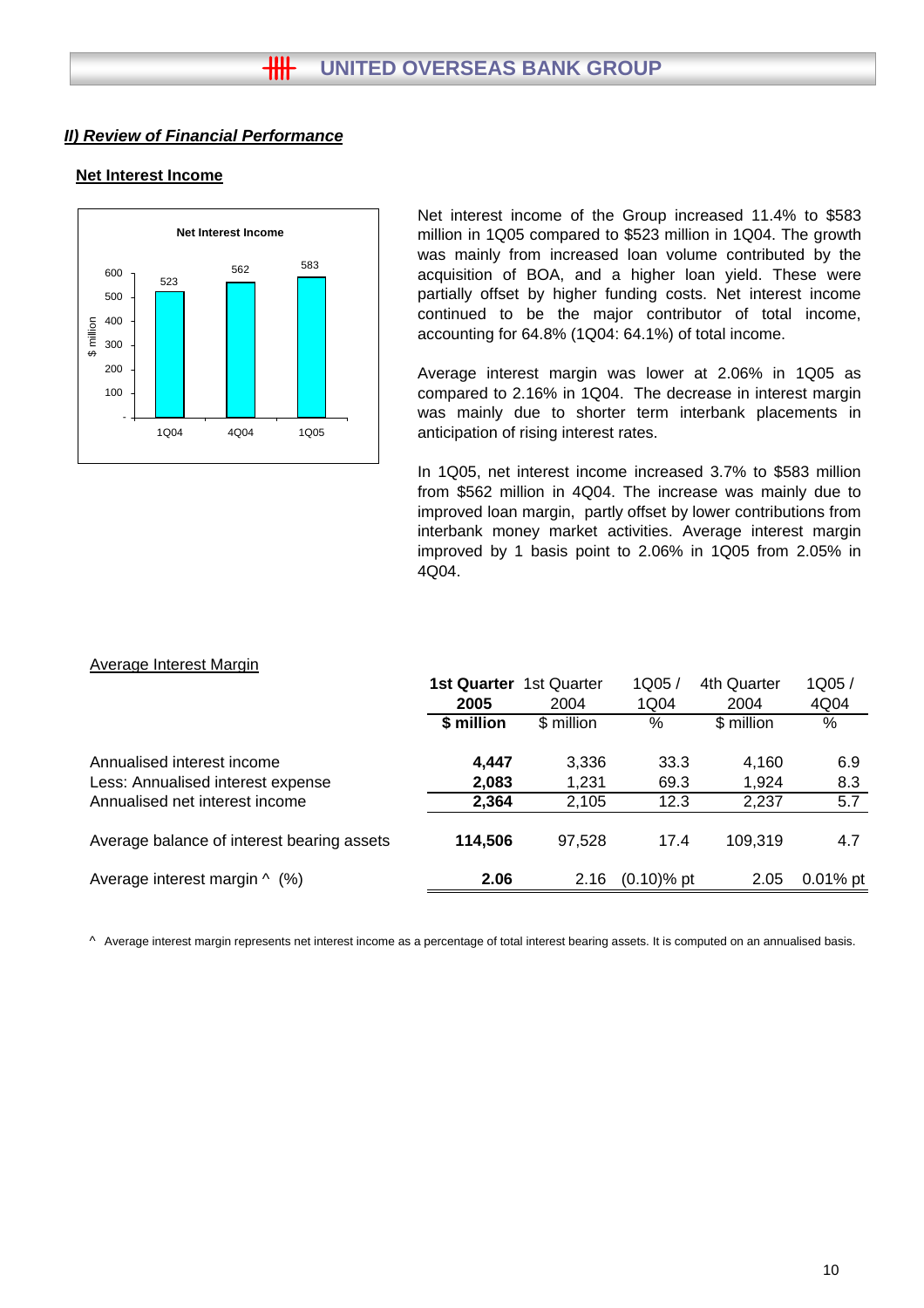# **Non-Interest Income**



Non-interest income of the Group increased 8.0% to \$316 million in 1Q05 compared to \$293 million in 1Q04. The growth was primarily due to higher fee and commission income, higher net gain from trading securities, government securities and derivatives, and a gain on structured deposits in 1Q05. These were partly negated by lower gain on foreign exchange and loss on investment securities in 1Q05. The Group's non-interest income in 1Q05 accounted for 35.2% of total income compared to 35.9% in 1Q04.

Non-interest income increased 6.3% to \$316 million in 1Q05 from \$298 million in 4Q04 mainly attributed to net gain on trading securities, government securities and derivatives as opposed to the net loss in 4Q04, coupled with the gain on structured deposits in 1Q05. These were partly offset by the loss on investment securities and lower gain on foreign exchange.

# Composition of Non-Interest Income

|                                                                                     | <b>1st Quarter</b><br>2005 | 1st Quarter<br>2004 | 1Q05/<br>1Q04 | 4th Quarter<br>2004 | 1Q05/<br>4Q04 |
|-------------------------------------------------------------------------------------|----------------------------|---------------------|---------------|---------------------|---------------|
|                                                                                     | \$ million                 | \$ million          | %             | \$ million          | %             |
| Fee and commission income                                                           |                            |                     |               |                     |               |
| Credit card                                                                         | 28                         | 23                  | 20.8          | 31                  | (10.5)        |
| Fund management                                                                     | 31                         | 29                  | 6.3           | 33                  | (5.2)         |
| Futures broking                                                                     | 5                          | 9                   | (42.4)        | 6                   | (16.3)        |
| Investment-related                                                                  | 35                         | 35                  | 0.5           | 39                  | (9.4)         |
| Loan-related                                                                        | 31                         | 28                  | 13.0          | 33                  | (7.0)         |
| Service charges                                                                     | 15                         | 12                  | 27.3          | 16                  | (6.8)         |
| Trade-related                                                                       | 34                         | 31                  | 9.6           | 40                  | (16.4)        |
| Other                                                                               | 7                          | 4                   | 87.7          | 6                   | 18.6          |
|                                                                                     | 186                        | 170                 | 9.4           | $\overline{204}$    | (9.0)         |
| Dividend and rental income                                                          | 19                         | 22                  | (15.3)        | 21                  | (8.2)         |
| Other operating income<br>Net gain / (loss) on:<br>- Trading securities, government |                            |                     |               |                     |               |
| securities and derivatives                                                          | 46                         | 1                   | <b>NM</b>     | (24)                | <b>NM</b>     |
| - Foreign exchange                                                                  | 28                         | 47                  | (40.2)        | 48                  | (41.6)        |
| - Investment securities                                                             | (26)                       | 23                  | (211.9)       | 20                  | (228.1)       |
| - Deposits and other                                                                | 36                         |                     | <b>NM</b>     |                     | ΝM            |
| Other                                                                               | 27                         | 30                  | (8.3)         | 29                  | (6.5)         |
|                                                                                     | $\overline{112}$           | 101                 | 10.8          | $\overline{73}$     | 53.3          |
| Total non-interest income                                                           | 316                        | 293                 | 8.0           | 298                 | 6.3           |

NM denotes "Not Meaningful".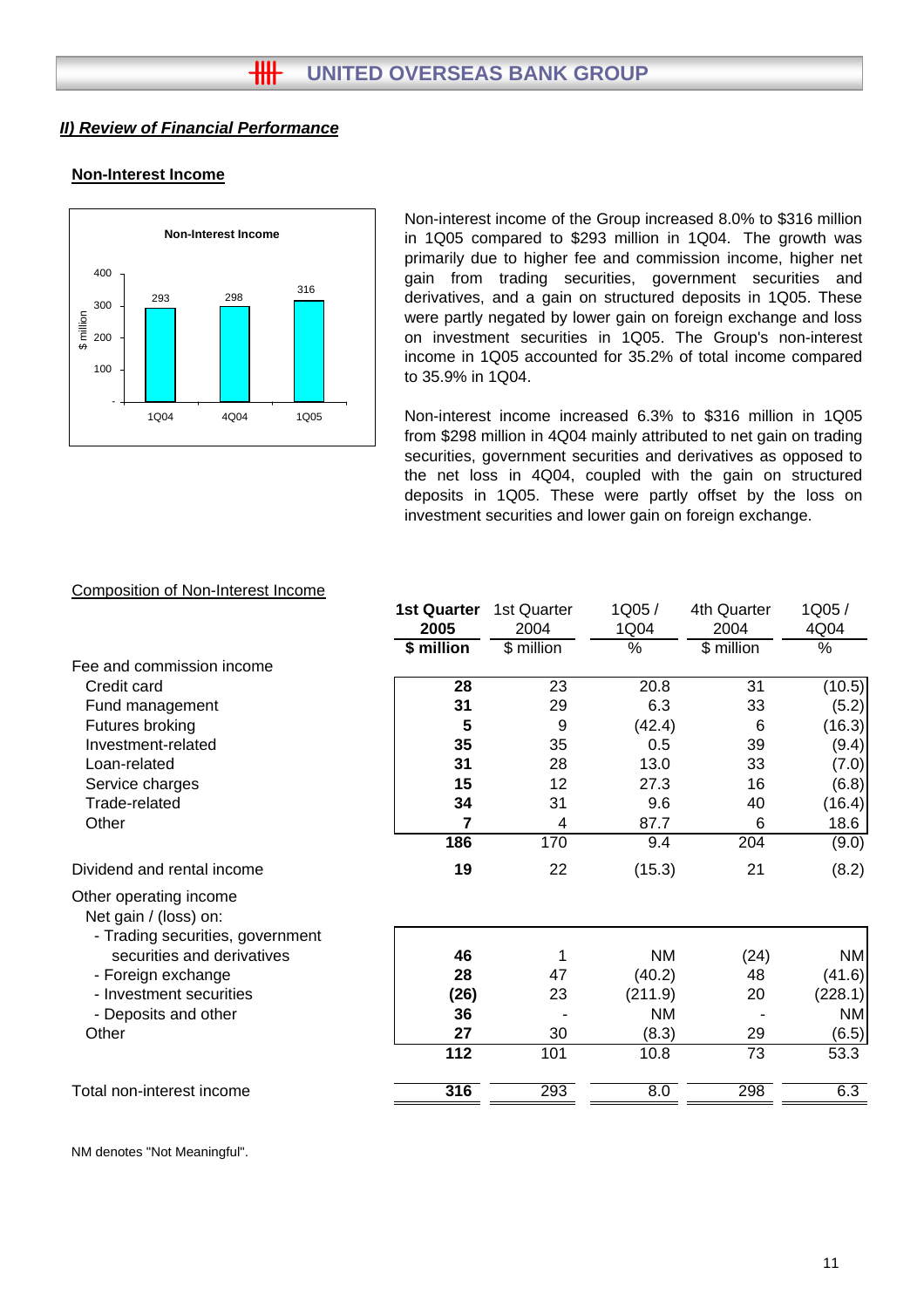## **Operating Expenses**

Total operating expenses increased 19.2% to \$319 million for 1Q05 compared to \$268 million in 1Q04, attributed mainly to the acquisition of BOA. Consequently, the expense-to-income ratio of the Group increased to 35.5% in 1Q05 from 32.8% in 1Q04. Excluding BOA's operating expenses of \$47 million, the Group's total operating expenses would have shown a lower increase of 1.8% and expense-to-income ratio would have remained at 32.8%.

In 1Q05, total operating expenses decreased 12.3% to \$319 million from \$364 million in 4Q04. Expense-toincome ratio decreased to 35.5% in 1Q05 from 42.3% in 4Q04.

|                                    | <b>1st Quarter</b><br>2005<br>\$ million | 1st Quarter<br>2004<br>\$ million | 1Q05/<br>1Q04<br>$\%$ | 4th Quarter<br>2004<br>\$ million | 1Q05/<br>4Q04<br>$\%$ |
|------------------------------------|------------------------------------------|-----------------------------------|-----------------------|-----------------------------------|-----------------------|
| Staff costs                        | 153                                      | 130                               | 17.9                  | 171                               | (10.2)                |
| Other operating expenses           | 166                                      | 138                               | 20.4                  | 193                               | (14.0)                |
| Total operating expenses           | 319                                      | 268                               | 19.2                  | 364                               | (12.3)                |
| Expense-to-income ratio (%)        | 35.5                                     | 32.8                              | 2.7 % pt              | 42.3                              | $(6.8)$ % pt          |
| Manpower (number)                  | 13,403                                   | 10,594                            | 2.809                 | 13,574                            | (171)                 |
| Total operating expenses included: |                                          |                                   |                       |                                   |                       |
| IT-related expenses                | 52                                       | 42                                | 24.1                  | 56                                | (7.2)                 |
| IT-related expenses /              |                                          |                                   |                       |                                   |                       |
| Total operating expenses (%)       | 16.3                                     | 15.6                              | 0.7 %pt               | 15.4                              | $0.9 \%$ pt           |

### **Other Operating Expenses**

Other operating expenses increased 20.4% to \$166 million in 1Q05 compared to \$138 million in 1Q04. The increase was mainly attributed to the acquisition of BOA. Excluding BOA's other operating expenses of \$29 million, other operating expenses would have recorded a decrease of 0.7%.

In 1Q05, other operating expenses decreased 14.0% to \$166 million from \$193 million in 4Q04, mainly in respect of advertising and marketing, commission and brokerage, and professional fees.

|                                                                     | <b>1st Quarter</b><br>2005 | 1st Quarter<br>2004 | 1Q05/<br>1Q04 | 4th Quarter<br>2004 | 1Q05/<br>4Q04 |
|---------------------------------------------------------------------|----------------------------|---------------------|---------------|---------------------|---------------|
| Depreciation                                                        | \$ million                 | \$ million          | $\%$          | \$ million          | %             |
| - Land and buildings<br>- Office equipment, computers, fixtures and |                            |                     | 1.9           |                     | 0.1           |
| other fixed assets                                                  | 28                         | 22                  | 31.3          | 28                  | 0.8           |
|                                                                     | 35                         | 28                  | 24.4          | 35                  | 0.6           |
| Rental of premises and equipment                                    | 11                         | 9                   | 27.6          | 10                  | 12.5          |
| Maintenance of premises and other assets                            | 14                         | 11                  | 25.5          | 17                  | (20.2)        |
| Other expenses                                                      | 106                        | 90                  | 17.9          | 131                 | (19.2)        |
| Total other operating expenses                                      | 166                        | 138                 | 20.4          | 193                 | (14.0)        |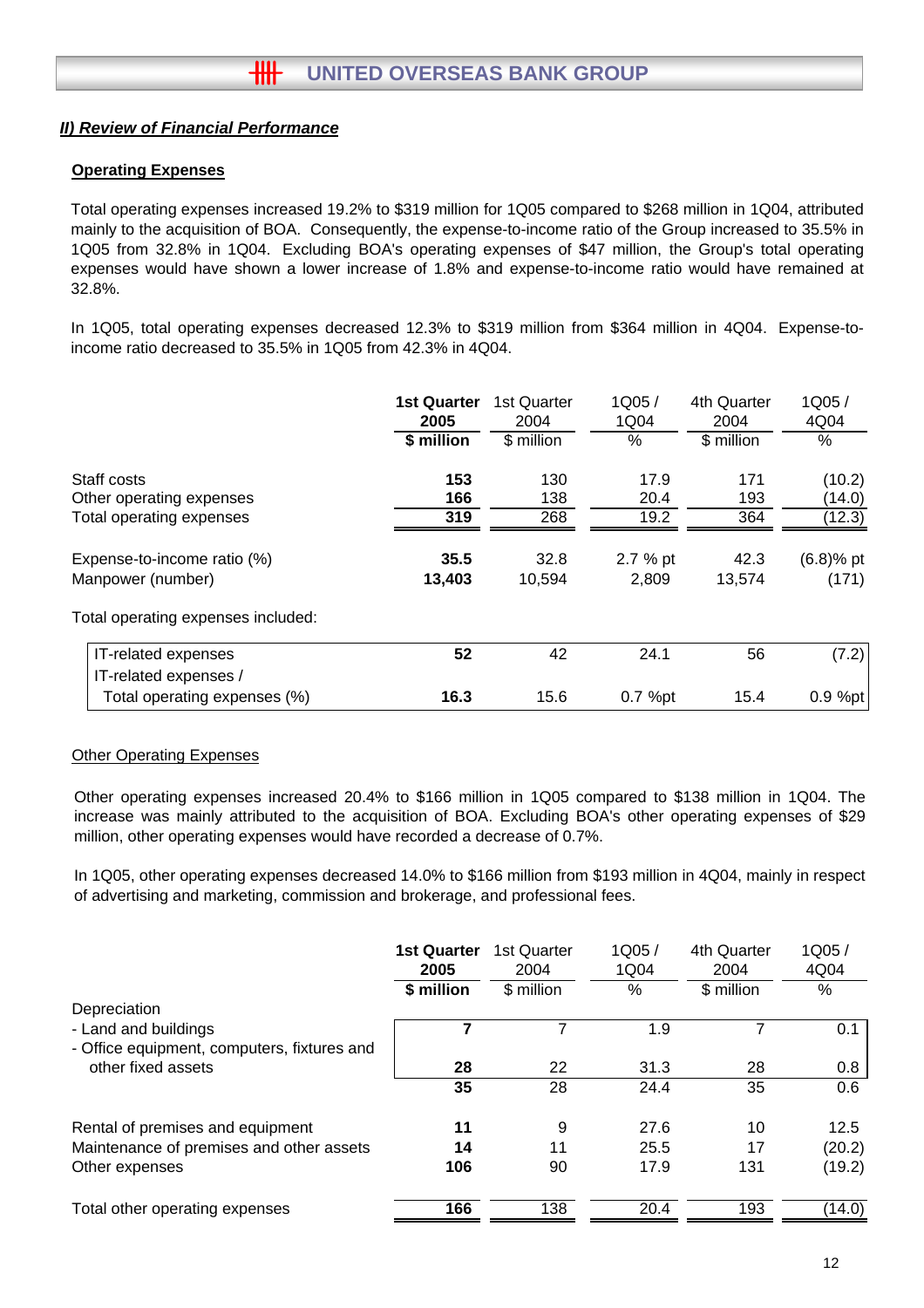## **Impairment Charges**

Total impairment charges in 1Q05 of \$66 million was 9.4% higher than the \$60 million in 1Q04. The increase was mainly from loans, partially offset by lower impairment on other assets.

In 1Q05, total impairment charges reduced by 41.5% to \$66 million from \$113 million in 4Q04 mainly due to lower impairment on loans and other assets.

|                                       | <b>1st Quarter</b><br>2005<br>\$ million | 1st Quarter<br>2004<br>\$ million | 1Q05/<br>1Q04<br>% | 4th Quarter<br>2004<br>\$ million | 1Q05/<br>4Q04<br>% |
|---------------------------------------|------------------------------------------|-----------------------------------|--------------------|-----------------------------------|--------------------|
| Individual impairment on loans        | 60                                       | 42                                | 43.5               | 81                                | (26.2)             |
| Individual impairment on other assets | 6                                        | 19                                | (65.9)             | 22                                | (71.1)             |
| Collective impairment                 |                                          | ٠                                 |                    | 10                                | (100.0)            |
| Total impairment charges              | 66                                       | 60                                | 9.4                | 113                               | (41.5)             |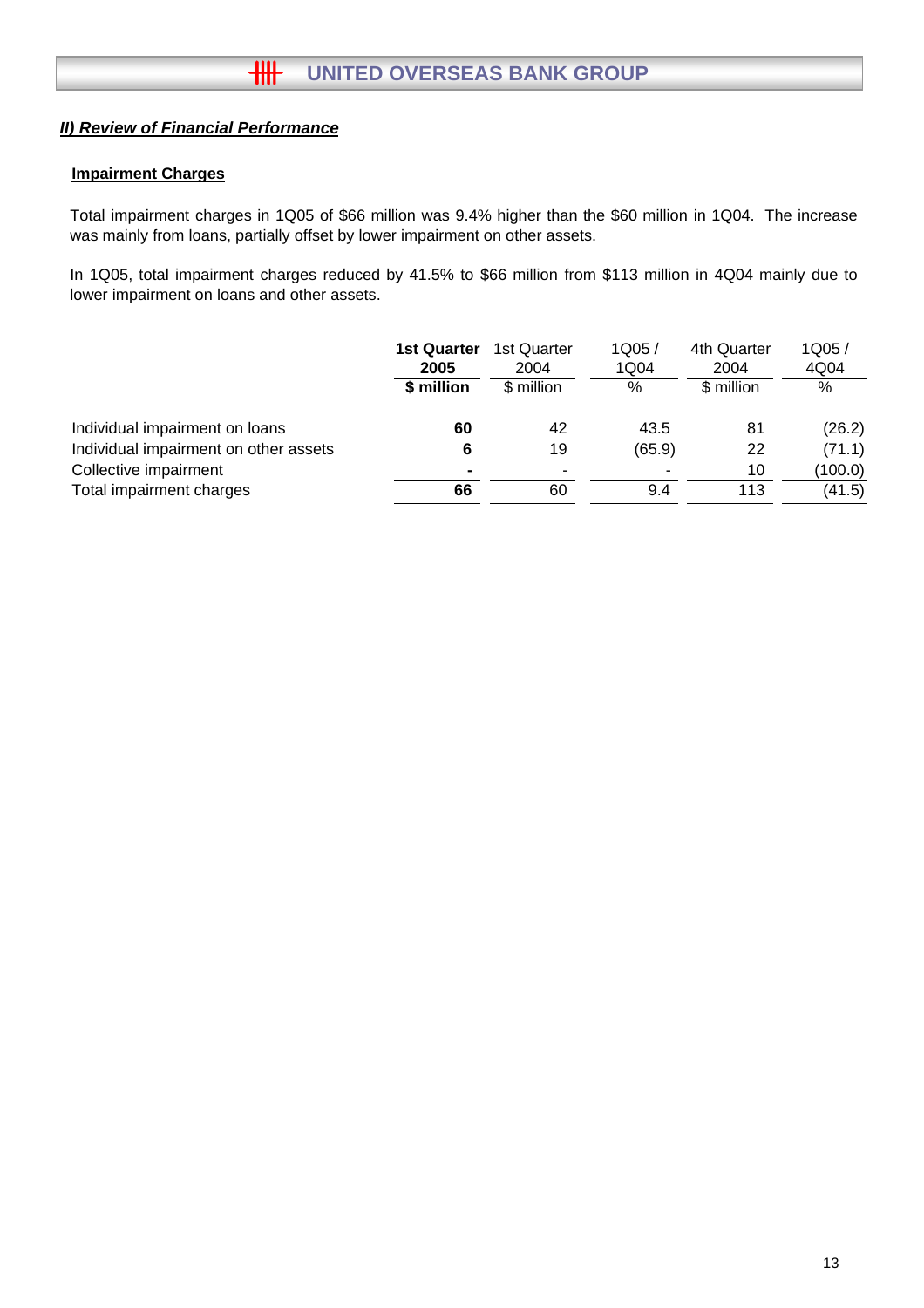## *III) Non-Performing Loans (NPLs) and Cumulative Impairment*

### **NPLs and Cumulative Impairment of the Group**

NPLs declined by 9.1% or \$471 million to \$4,728 million as at 31 March 2005 from \$5,199 million as at 31 December 2004 (restated). Consequently, NPL ratio of the Group improved to 6.9% as at 31 March 2005 from the 7.6% as at 31 December 2004 (restated). Of the total NPLs, \$2,536 million or 53.6% were secured by collateral, and \$2,938 million or 62.1% were in the Substandard category.

Individual impairment decreased by \$308 million or 14.0% to \$1,895 million as compared to \$2,203 million as at 31 December 2004 (restated). Total cumulative impairment provided coverage of 69.1% against total NPLs, compared to the 68.7% as at 31 December 2004 (restated). Unsecured NPLs as at 31 March 2005 were 149.0% covered by total cumulative impairment, compared to the 133.1% as at 31 December 2004 (restated).



|                                                      |           | Restated  |       |                               |            |
|------------------------------------------------------|-----------|-----------|-------|-------------------------------|------------|
|                                                      | 31-Mar-05 | 31-Dec-04 |       | 31-Dec-04 31-Dec-03 31-Dec-02 |            |
| <b>NPLs</b>                                          |           |           |       |                               | \$ million |
| Substandard                                          | 2,938     | 3,336     | 3,347 | 3,306                         | 3,619      |
| Doubtful                                             | 599       | 655       | 350   | 396                           | 447        |
| Loss                                                 | 1,191     | 1,208     | 1,787 | 1,458                         | 1,613      |
| <b>Total NPLs</b>                                    | 4,728     | 5,199     | 5,484 | 5,160                         | 5,679      |
| <b>Cumulative Impairment</b>                         |           |           |       |                               | \$ million |
| Individual impairment                                | 1,895     | 2,203     | 2,354 | 1,910                         | 2,079      |
| Collective impairment                                | 1,372     | 1,370     | 1,370 | 1,422                         | 1,425      |
| Total cumulative impairment                          | 3,267     | 3,573     | 3,724 | 3,332                         | 3,504      |
| Ratios                                               |           |           |       |                               | %          |
| NPL ratio*                                           | 6.9       | 7.6       | 8.0   | 8.1                           | 9.0        |
| NPLs / Total assets                                  | 3.5       | 3.9       | 4.1   | 4.5                           | 5.3        |
| Cumulative impairment / NPLs                         | 69.1      | 68.7      | 67.9  | 64.6                          | 61.7       |
| Cumulative impairment / Doubtful & Loss NPLs         | 182.5     | 191.8     | 174.3 | 179.7                         | 170.1      |
| Cumulative impairment / Unsecured NPLs               | 149.0     | 133.1     | 138.6 | 141.4                         | 138.3      |
| Cumulative impairment ^ / Gross customer loans       | 4.8       | 5.2       | 5.4   | 5.2                           | 5.5        |
| Collective impairment / Gross customer loans (net of |           |           |       |                               |            |
| individual impairment ^)                             | 2.1       | 2.1       | 2.1   | 2.3                           | 2.4        |

\* NPL ratio represents NPLs (excluding debt securities) as a percentage of gross customer loans.

^ Excluding debt securities.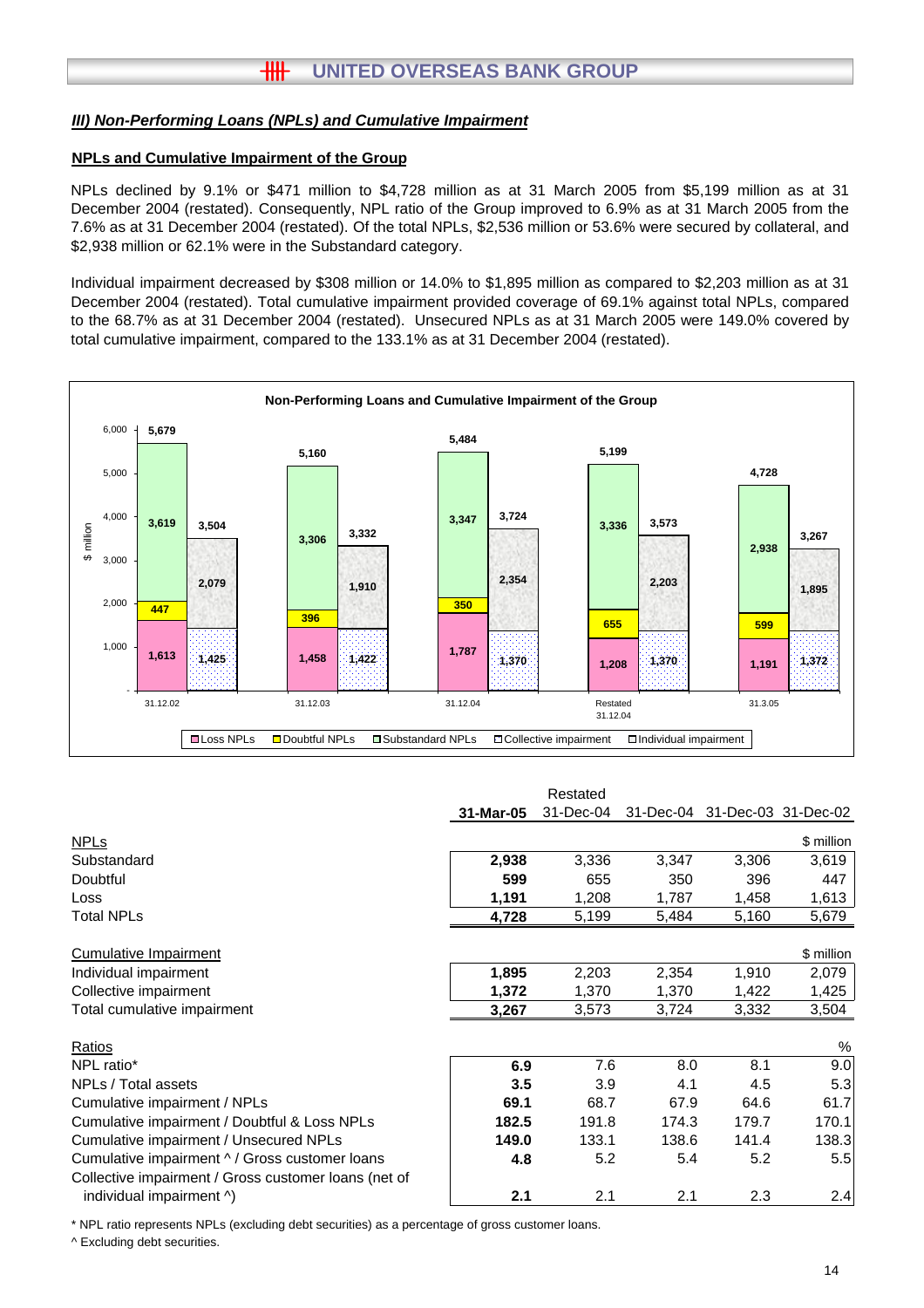### *III) Non-Performing Loans (NPLs) and Cumulative Impairment*

#### **NPLs by Region**

By geographical region, Singapore accounted for \$2,533 million or 53.6% of the total NPLs as at 31 March 2005. NPLs of Singapore decreased \$255 million or 9.1% compared to the \$2,788 million as at 31 December 2004 (restated).

As at 31 March 2005, NPLs of Thailand and Malaysia decreased by 6.0% to \$1,099 million and 10.3% to \$682 million respectively over that as at 31 December 2004 (restated).

|                   |            | Restated |            |       |            |       |  |  |
|-------------------|------------|----------|------------|-------|------------|-------|--|--|
|                   | 31-Mar-05  |          | 31-Dec-04  |       | 31-Dec-04  |       |  |  |
|                   | \$ million | %        | \$ million | %     | \$ million | %     |  |  |
| Singapore         | 2,533      | 53.6     | 2,788      | 53.6  | 2,949      | 53.8  |  |  |
| Malaysia          | 682        | 14.4     | 760        | 14.6  | 873        | 15.9  |  |  |
| Indonesia         | 88         | 1.9      | 88         | 1.7   | 88         | 1.6   |  |  |
| Philippines       | 164        | 3.5      | 160        | 3.1   | 160        | 2.9   |  |  |
| Thailand          | 1,099      | 23.2     | 1,169      | 22.5  | 1,170      | 21.4  |  |  |
| Greater China *   | 101        | 2.1      | 161        | 3.1   | 161        | 2.9   |  |  |
| Other             | 61         | 1.3      | 73         | 1.4   | 83         | 1.5   |  |  |
| <b>Total NPLs</b> | 4,728      | 100.0    | 5.199      | 100.0 | 5.484      | 100.0 |  |  |

\* Greater China comprises China, Hong Kong S.A.R. and Taiwan.

#### **NPLs by Industry**

The lower NPLs as at 31 March 2005 compared to that as at 31 December 2004 (restated) was mainly from general commerce, professionals and private individuals, and non-bank financial institutions sectors.

|                                       | Restated   |                 |            |          |            |          |
|---------------------------------------|------------|-----------------|------------|----------|------------|----------|
|                                       | 31-Mar-05  |                 | 31-Dec-04  |          | 31-Dec-04  |          |
|                                       |            | As % of         |            | As % of  |            | As % of  |
|                                       |            | Gross           |            | Gross    |            | Gross    |
|                                       | Amount     | <b>Customer</b> | Amount     | Customer | Amount     | Customer |
|                                       | \$ million | Loans           | \$ million | Loans    | \$ million | Loans    |
| Transport, storage and communication  | 94         | 4.3             | 113        | 5.4      | 119        | 5.7      |
| Building and construction             | 758        | 10.2            | 801        | 10.8     | 844        | 11.3     |
| Manufacturing                         | 1,022      | 13.7            | 1,092      | 14.1     | 1,130      | 14.5     |
| Non-bank financial institutions       | 540        | 5.2             | 619        | 6.1      | 660        | 6.5      |
| General commerce                      | 857        | 8.1             | 948        | 8.7      | 1,006      | 9.2      |
| Professionals and private individuals | 737        | 7.2             | 826        | 8.2      | 897        | 8.8      |
| Housing loans                         | 438        | 2.8             | 492        | 3.1      | 505        | 3.2      |
| Other                                 | 204        | 6.6             | 229        | 6.6      | 244        | 7.1      |
| Sub-total                             | 4,650      | 6.9             | 5,120      | 7.6      | 5,405      | 8.0      |
| Debt securities                       | 78         |                 | 79         |          | 79         |          |
| <b>Total NPLs</b>                     | 4,728      |                 | 5,199      |          | 5,484      |          |

#### **Secured / Unsecured NPLs**

As at 31 March 2005, 53.6% of the Group's total NPLs was secured by collateral compared to 48.4% as at 31 December 2004 (restated).

|                   |            |       | Restated   |           |            |       |
|-------------------|------------|-------|------------|-----------|------------|-------|
|                   | 31-Mar-05  |       |            | 31-Dec-04 | 31-Dec-04  |       |
|                   | \$ million | %     | \$ million | %         | \$ million | %     |
| Secured           | 2,536      | 53.6  | 2.515      | 48.4      | 2,797      | 51.0  |
| Unsecured         | 2.192      | 46.4  | 2.684      | 51.6      | 2.687      | 49.0  |
| <b>Total NPLs</b> | 4.728      | 100.0 | 5.199      | 100.0     | 5.484      | 100.0 |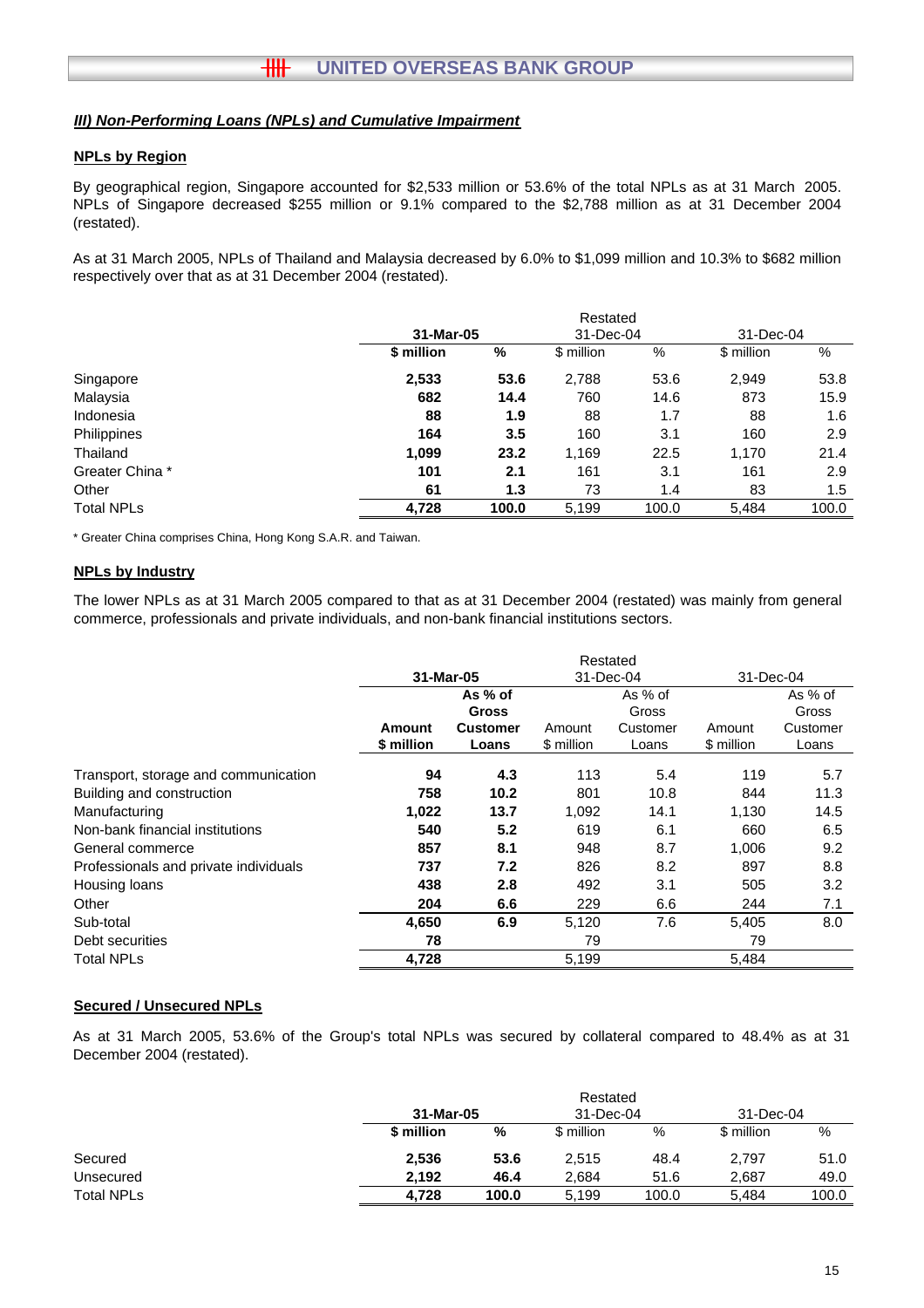# *IV) Segmental Analysis*

### **Geographical Segments**

The following geographical segment information is based on the location where the transactions and assets are booked. It provides an approximation to geographical segment information that is based on the location of customers and assets. The figures are stated after elimination of inter-segment transactions.

#### Income before Operating Expenses

|                                           | <b>1st Quarter</b><br>2005 |       | 1st Quarter<br>2004 |       | 4th Quarter<br>2004 |       |
|-------------------------------------------|----------------------------|-------|---------------------|-------|---------------------|-------|
|                                           | \$ million                 | %     | \$ million          | %     | \$ million          | %     |
| Singapore (including Asian Currency Unit) | 621                        | 69.1  | 617                 | 75.6  | 561                 | 65.2  |
| Other ASEAN countries                     | 203                        | 22.6  | 127                 | 15.6  | 209                 | 24.3  |
| Other Asia-Pacific countries              | 38                         | 4.2   | 46                  | 5.6   | 51                  | 5.9   |
| Rest of the world                         | 37                         | 4.1   | 26                  | 3.2   | 39                  | 4.6   |
| Total                                     | 899                        | 100.0 | 816                 | 100.0 | 860                 | 100.0 |

### Profit before Tax

|                                           | <b>1st Quarter</b><br>2005 |       | 1st Quarter<br>2004 |       | 4th Quarter<br>2004 |       |
|-------------------------------------------|----------------------------|-------|---------------------|-------|---------------------|-------|
|                                           | \$ million                 | %     | \$ million          | $\%$  | \$ million          | %     |
| Singapore (including Asian Currency Unit) | 414                        | 78.4  | 410                 | 79.3  | 441                 | 77.6  |
| <b>Other ASEAN countries</b>              | 63                         | 11.9  | 52                  | 10.1  | 101                 | 17.8  |
| Other Asia-Pacific countries              | 24                         | 4.6   | 37                  | 7.2   | 12                  | 2.1   |
| Rest of the world                         | 27                         | 5.1   | 18                  | 3.4   | 14                  | 2.5   |
|                                           | 528                        | 100.0 | 517                 | 100.0 | 568                 | 100.0 |
| Goodwill written-off and amortised        | (2)                        |       | (50)                |       | (59)                |       |
| Total                                     | 526                        |       | 467                 |       | 509                 |       |

#### Total Assets

|                                           |            |       | Restated   |       |            |       |
|-------------------------------------------|------------|-------|------------|-------|------------|-------|
|                                           | 31-Mar-05  |       | 31-Dec-04  |       | 31-Dec-04  |       |
|                                           | \$ million | %     | \$ million | %     | \$ million | %     |
| Singapore (including Asian Currency Unit) | 83,560     | 64.2  | 84.517     | 64.6  | 84,688     | 64.6  |
| Other ASEAN countries                     | 23,932     | 18.4  | 23,398     | 17.9  | 23,387     | 17.9  |
| Other Asia-Pacific countries              | 16,528     | 12.7  | 15,789     | 12.0  | 15.740     | 12.0  |
| Rest of the world                         | 6,169      | 4.7   | 7,196      | 5.5   | 7,188      | 5.5   |
|                                           | 130,189    | 100.0 | 130,900    | 100.0 | 131.003    | 100.0 |
| Goodwill                                  | 3,877      |       | 3,876      |       | 3,876      |       |
| Total                                     | 134,066    |       | 134,776    |       | 134,879    |       |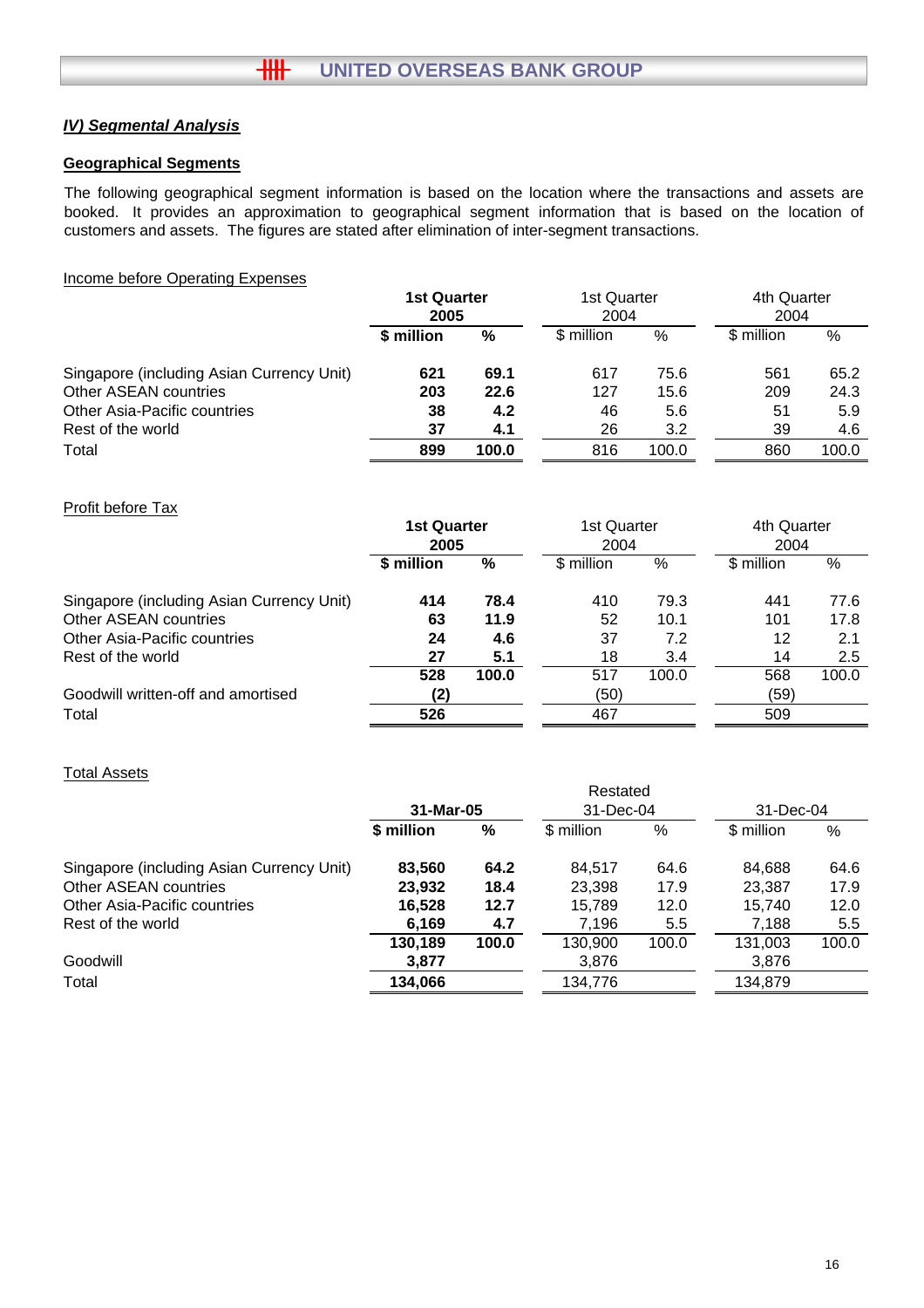#### **Total Assets**

Total assets as at 31 March 2005 were \$134,066 million, representing a decline of 0.5% over the \$134,776 million as at 31 December 2004 (restated). The decrease was mainly from government securities and other assets, partially offset by the increase in investment securities.

#### **Customer Loans**

Net loans and advances to customers of \$64,106 million as at 31 March 2005 was 0.1% lower than the \$64,188 million as at 31 December 2004 (restated), mainly due to lower overdrafts, partially offset by lower provision for individual impairment.

|                            |                |       | Restated   |       |            |       |
|----------------------------|----------------|-------|------------|-------|------------|-------|
| Customer Loans Analysed by | 31-Mar-05      |       | 31-Dec-04  |       | 31-Dec-04  |       |
| <b>Product Group</b>       | \$ million     | %     | \$ million | $\%$  | \$ million | %     |
| Housing loans              | 15,853         | 23.6  | 15,863     | 23.4  | 15.875     | 23.4  |
| Term loans                 | 38,415         | 57.0  | 38,390     | 56.7  | 38,371     | 56.4  |
| Trade financing            | 4.452          | 6.6   | 4,503      | 6.7   | 4,503      | 6.6   |
| Overdrafts                 | 8.595          | 12.8  | 8.942      | 13.2  | 9.228      | 13.6  |
| Total gross customer loans | 67,315 $\land$ | 100.0 | 67,698 ^   | 100.0 | 67,977     | 100.0 |
| Collective impairment      | (1, 372)       |       | (1,370)    |       | (1,370)    |       |
| Individual impairment      | (1,837)        |       | (2, 140)   |       | (2,306)    |       |
| Total net customer loans   | 64,106         |       | 64,188     |       | 64,300     |       |

^ Gross customer loans are presented net of interest-in-suspense, which previously formed part of the specific provisions.

|                                       |            |       | Restated   |           |            |           |  |
|---------------------------------------|------------|-------|------------|-----------|------------|-----------|--|
| Gross Customer Loans Analysed by      | 31-Mar-05  |       |            | 31-Dec-04 |            | 31-Dec-04 |  |
| <b>Industry</b>                       | \$ million | %     | \$ million | %         | \$ million | %         |  |
| Transport, storage and communication  | 2,166      | 3.2   | 2,099      | 3.1       | 2.104      | 3.1       |  |
| Building and construction             | 7,453      | 11.1  | 7.440      | 11.0      | 7.477      | 11.0      |  |
| Manufacturing                         | 7.479      | 11.1  | 7.745      | 11.5      | 7.796      | 11.5      |  |
| Non-bank financial institutions       | 10.425     | 15.5  | 10.171     | 15.0      | 10.205     | 15.0      |  |
| General commerce                      | 10.598     | 15.7  | 10,852     | 16.0      | 10.908     | 16.0      |  |
| Professionals and private individuals | 10,248     | 15.2  | 10,082     | 14.9      | 10.155     | 14.9      |  |
| Housing loans                         | 15,853     | 23.6  | 15,863     | 23.4      | 15,875     | 23.4      |  |
| Other                                 | 3,093      | 4.6   | 3,446      | 5.1       | 3,457      | 5.1       |  |
| Total gross customer loans            | 67,315     | 100.0 | 67,698     | 100.0     | 67,977     | 100.0     |  |
|                                       |            |       |            |           |            |           |  |

#### **Deposits**

Total deposits of \$106,707 million as at 31 March 2005 were 0.4% lower than the \$107,145 million as at 31 December 2004 (restated). The decrease was from bankers' deposits, partially offset by higher customer deposits.

As at 31 March 2005, customer deposits accounted for 75.0% of total deposits and the loans-to-deposits ratio was 80.1%.

|                                        |            |       | Restated   |       |            |       |
|----------------------------------------|------------|-------|------------|-------|------------|-------|
|                                        | 31-Mar-05  |       | 31-Dec-04  |       | 31-Dec-04  |       |
| Deposits Analysed by Product Group     | \$ million | %     | \$ million | %     | \$ million | %     |
| Bankers' deposits<br>Customer deposits | 26,639     | 25.0  | 28.194     | 26.3  | 28.194     | 26.3  |
| Fixed rate deposits                    | 50.974     | 47.8  | 50,865     | 47.5  | 50,933     | 47.5  |
| Current, savings and other deposits    | 29,095     | 27.2  | 28,086     | 26.2  | 28,086     | 26.2  |
|                                        | 80,069     | 75.0  | 78,951     | 73.7  | 79.019     | 73.7  |
| Total deposits                         | 106,707    | 100.0 | 107,145    | 100.0 | 107,213    | 100.0 |
| Loans / Deposits ratio * (%)           |            | 80.1  |            | 81.3  |            | 81.4  |

\* "Loans" refers to net customer loans while "Deposits" refers to customer deposits.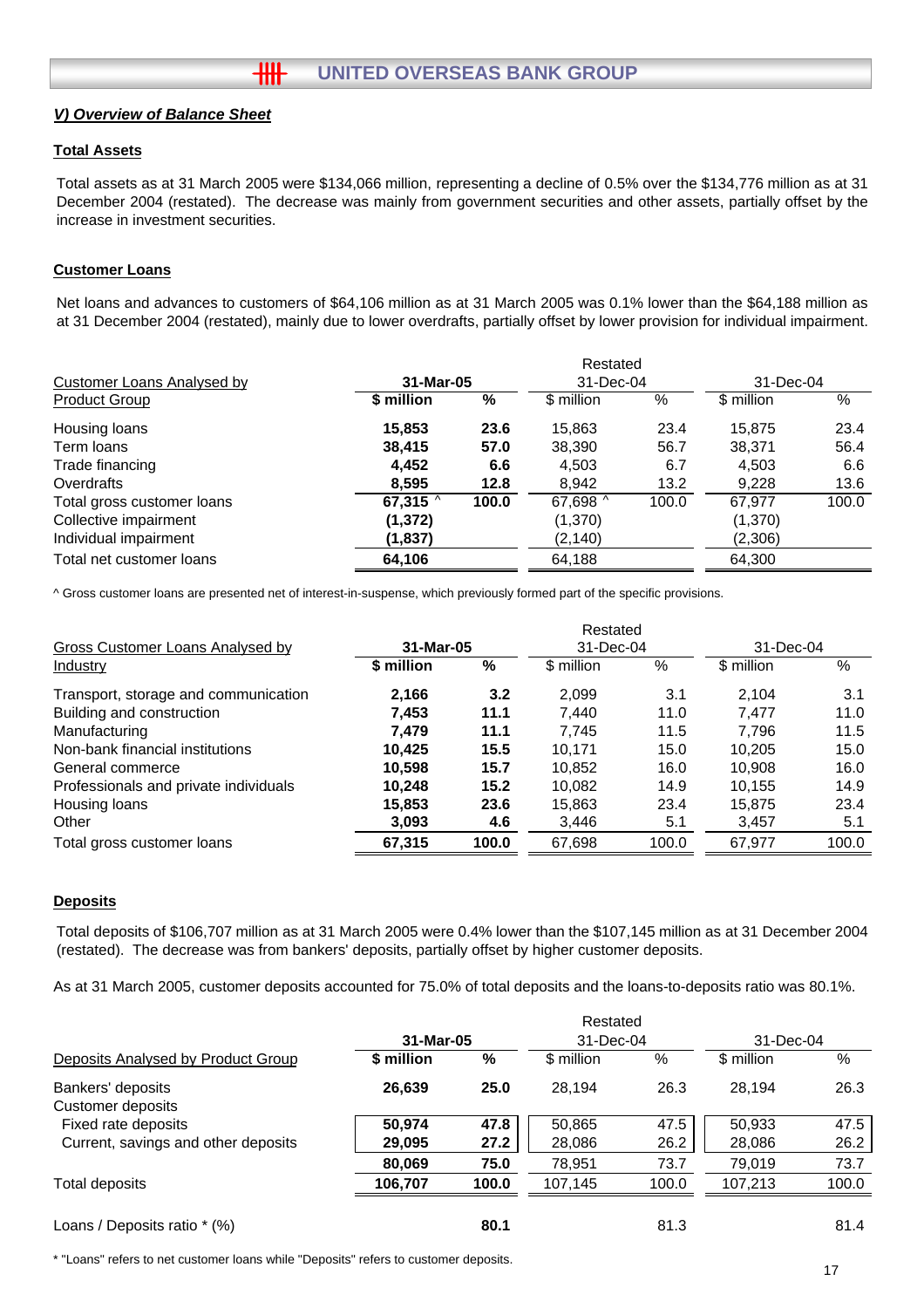### **Debts Issued**

|     |                                                                                           |                  | Restated   |                  |
|-----|-------------------------------------------------------------------------------------------|------------------|------------|------------------|
|     |                                                                                           | 31-Mar-05        | 31-Dec-04  | 31-Dec-04        |
|     |                                                                                           | \$ million       | \$ million | \$ million       |
| (a) | <b>Subordinated Notes</b>                                                                 |                  |            |                  |
|     | S\$1.3 billion 4.95% subordinated notes due 2016<br>(i)<br>callable with step-up in 2011  | 1,342            | 1,395      | 1,300            |
|     | US\$1 billion 4.50% subordinated notes due 2013<br>(ii)                                   | 1,501            | 1,541      | 1,633            |
|     | S\$1 billion 4.100% subordinated notes due 2019<br>(iii)<br>callable with step-up in 2014 | 1,002            | 1,031      | 998              |
|     | (iv) US\$1 billion 5.375% subordinated notes due 2019<br>callable with step-up in 2014    | 1,632            | 1,640      | 1,633            |
|     | THB2 billion subordinated debentures due 2008<br>(v)                                      | 84               | 84         | 84               |
|     |                                                                                           | 5,561            | 5,691      | 5,648            |
|     | Unamortised expenses incurred in connection with                                          |                  |            |                  |
|     | the issue of the subordinated notes                                                       | (14)             | (14)       | (14)             |
|     |                                                                                           | 5,547            | 5,677      | 5,634            |
| (b) | <b>Asset Backed Commercial Paper ("ABCP")</b>                                             |                  |            |                  |
|     | S\$ ABCP<br>(i)                                                                           | 697              | 724        | 724              |
|     | (ii)<br><b>US\$ ABCP</b>                                                                  | 231              | 201        | 201              |
|     |                                                                                           | $\overline{927}$ | 925        | $\overline{925}$ |
| (c) | Other                                                                                     | 530              | 534        | 530              |
|     | Total debts issued                                                                        | 7,005            | 7,136      | 7,089            |
|     |                                                                                           |                  |            |                  |

- (a) (i) The S\$1.3 billion 4.95% subordinated notes were issued by the Bank at par on 30 August 2001 and mature on 30 September 2016. The notes may be redeemed at par at the option of the Bank, in whole but not in part, on 30 September 2011 or at any interest payment date in the event of certain changes in the tax laws of Singapore, subject to the prior approval of the Monetary Authority of Singapore and certain other conditions. Interest is payable semi-annually at 4.95% per annum up to and including 29 September 2011. From and including 30 September 2011, interest is payable semi-annually at a fixed rate equal to the five-year Singapore Dollar Interest Rate Swap (Offer Rate) as at 30 September 2011 plus 2.25% per annum.
	- (ii) The US\$1 billion 4.50% subordinated notes were issued by the Bank at 99.96% on 30 June 2003 and mature on 2 July 2013. The notes may be redeemed at par at the option of the Bank, in whole, on notice, in the event of certain changes in the tax laws of Singapore, subject to the approval of the Monetary Authority of Singapore and certain other conditions. Interest is payable semi-annually at 4.50% per annum beginning 2 January 2004.
	- (iii) The S\$1 billion 4.100% subordinated notes were issued by the Bank at 99.755% on 24 August 2004 and mature on 3 September 2019. The notes may be redeemed at par at the option of the Bank, in whole but not in part, on 3 September 2014 or at any interest payment date in the event of certain changes in the tax laws of Singapore, subject to the prior approval of the Monetary Authority of Singapore and certain other conditions. Interest is payable semi-annually at 4.100% per annum beginning 3 March 2005. From and including 3 September 2014, interest is payable semi-annually at a fixed rate per annum equal to the five-year Singapore Dollar Interest Rate Swap (Offer Rate) plus 1.680%.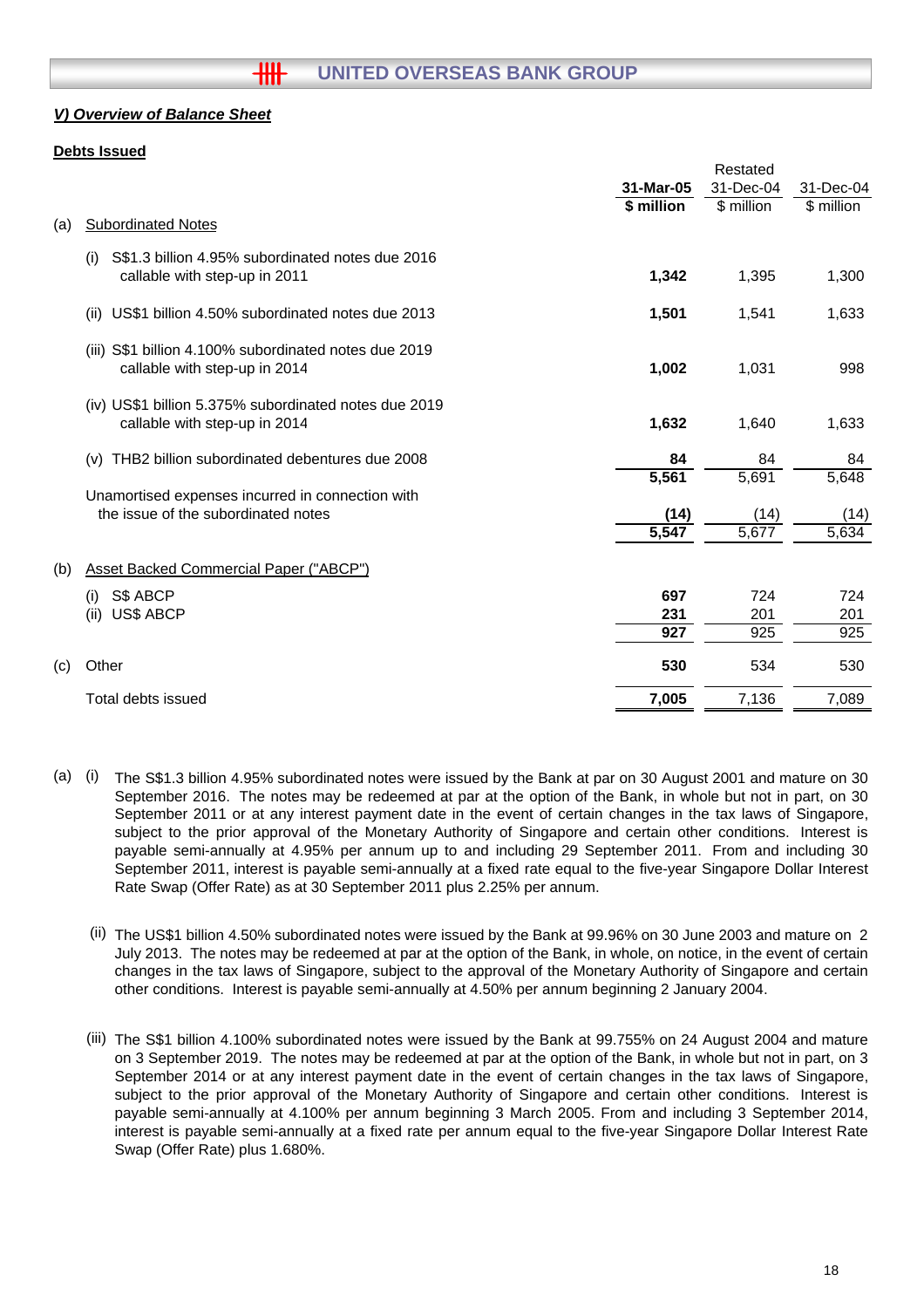#### **Debts Issued (cont'd)**

(a) (iv) The US\$1 billion 5.375% subordinated notes were issued by the Bank at 99.929% on 24 August 2004 and mature on 3 September 2019. The notes may be redeemed at par at the option of the Bank, in whole but not in part, on 3 September 2014 or at any interest payment date in the event of certain changes in the tax laws of Singapore, subject to the prior approval of the Monetary Authority of Singapore and certain other conditions. Interest is payable semi-annually at 5.375% per annum beginning 3 March 2005. From and including 3 September 2014, interest is payable semi-annually at a floating rate per annum equal to the six-month LIBOR plus 1.666%.

The capitalised expenses incurred in connection with the issue of the subordinated notes are amortised over 10 years from the date of issue of the subordinated notes.

All the S\$ and US\$ notes are unsecured subordinated obligations of the Bank and have been approved by the Monetary Authority of Singapore as qualifying for Upper Tier 2 capital. They rank equally with all present and future Upper Tier 2 unsecured subordinated indebtedness of the Bank and rank senior to all ordinary and preference shares of the Bank. At the balance sheet date, all outstanding liabilities of the Bank rank senior to these notes.

The Bank has entered into interest rate swaps to manage the interest rate risk arising from the S\$ and US\$ notes.

- (v) The THB2 billion subordinated debentures were issued by BOA at par on 15 August 2001 and mature on 15 August 2008. The debentures carry a floating rate calculated based on the average of the deposit rate of one year of four major banks in Thailand and BOA, plus 2.50% per annum with a minimum guaranteed rate of 6.50% per annum. Interest rate of the debentures for the first quarter of 2005 was 6.50% (2004: 6.50%).
- (b) The ABCP were issued in relation to a \$1 billion ABCP programme carried out by Archer 1 Limited, a special purpose entity ("SPE"). The ABCP have maturity of less than one year, and are secured by a first floating charge on all assets of the SPE.

Interest rates of the S\$ ABCP and US\$ ABCP as at 31 March 2005 range from 1.45% to 2.15% (31 December 2004: 1.25% to 1.60%) per annum and 2.61% to 3.00% (31 December 2004: 2.00% to 2.48%) per annum respectively.

The holders of the ABCP are entitled to receive payment comprising both the principal and interest as contracted in the ABCP but only to the extent that there are available resources in the SPE to meet those payments. The holders of the ABCP have no recourse to the Group.

The SPE intends to issue new ABCP upon the maturity of outstanding ABCP for as long as the SPE intends to carry on its principal activity of investment holding.

(c) Other debts issued comprise equity linked notes, interest rate linked notes and credit linked notes issued by the Bank.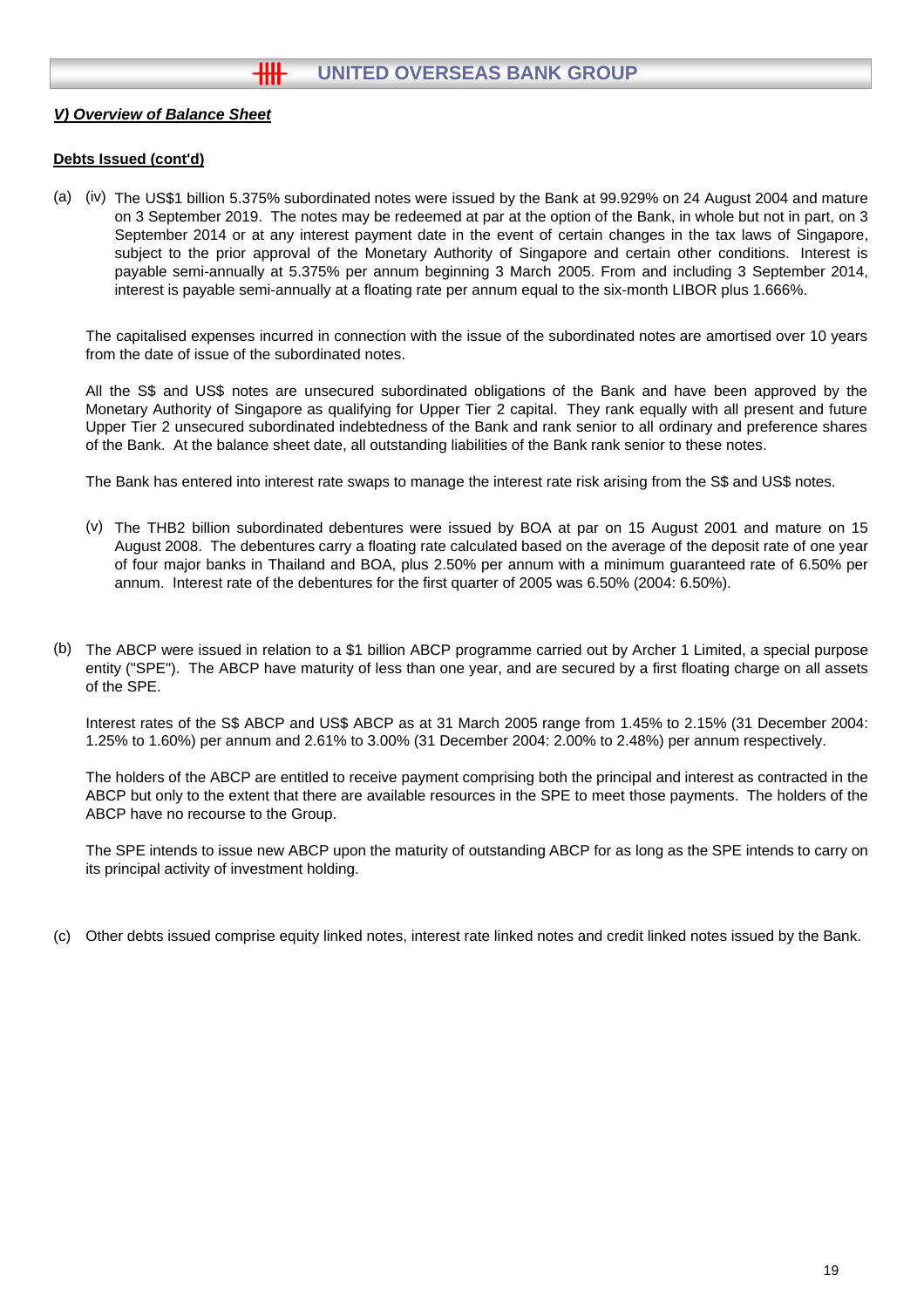## **Shareholders' Equity**

Shareholders' equity as at 31 March 2005 were \$13,935 million, representing an increase of 3.6% over the \$13,456 million as at 31 December 2004 (restated). The increase was largely contributed by retained profits.

Unrealised revaluation surplus on properties and securities (assets held for sale) amounted to \$1,257 million as at 31 March 2005. The revaluation surplus was not incorporated into the financial statements.

|                                                    | 31-Mar-05<br>\$ million | Restated<br>31-Dec-04<br>\$ million | 31-Dec-04<br>\$ million |
|----------------------------------------------------|-------------------------|-------------------------------------|-------------------------|
| Shareholders' equity                               | 13.935                  | 13.456                              | 13,439                  |
| Add: Revaluation surplus *                         | 1,257                   | 1,235                               | 1,562                   |
| Shareholders' equity including revaluation surplus | 15,192                  | 14,691                              | 15,001                  |
| Net asset value (NAV) per share (\$)               | 9.07                    | 8.76                                | 8.75                    |
| Revaluation surplus per share (\$)                 | 0.82                    | 0.80                                | 1.02                    |
| Revalued NAV per share (\$)                        | 9.89                    | 9.56                                | 9.77                    |

\* Refer to unrealised revaluation surplus on properties and securities which was not incorporated into the financial statements.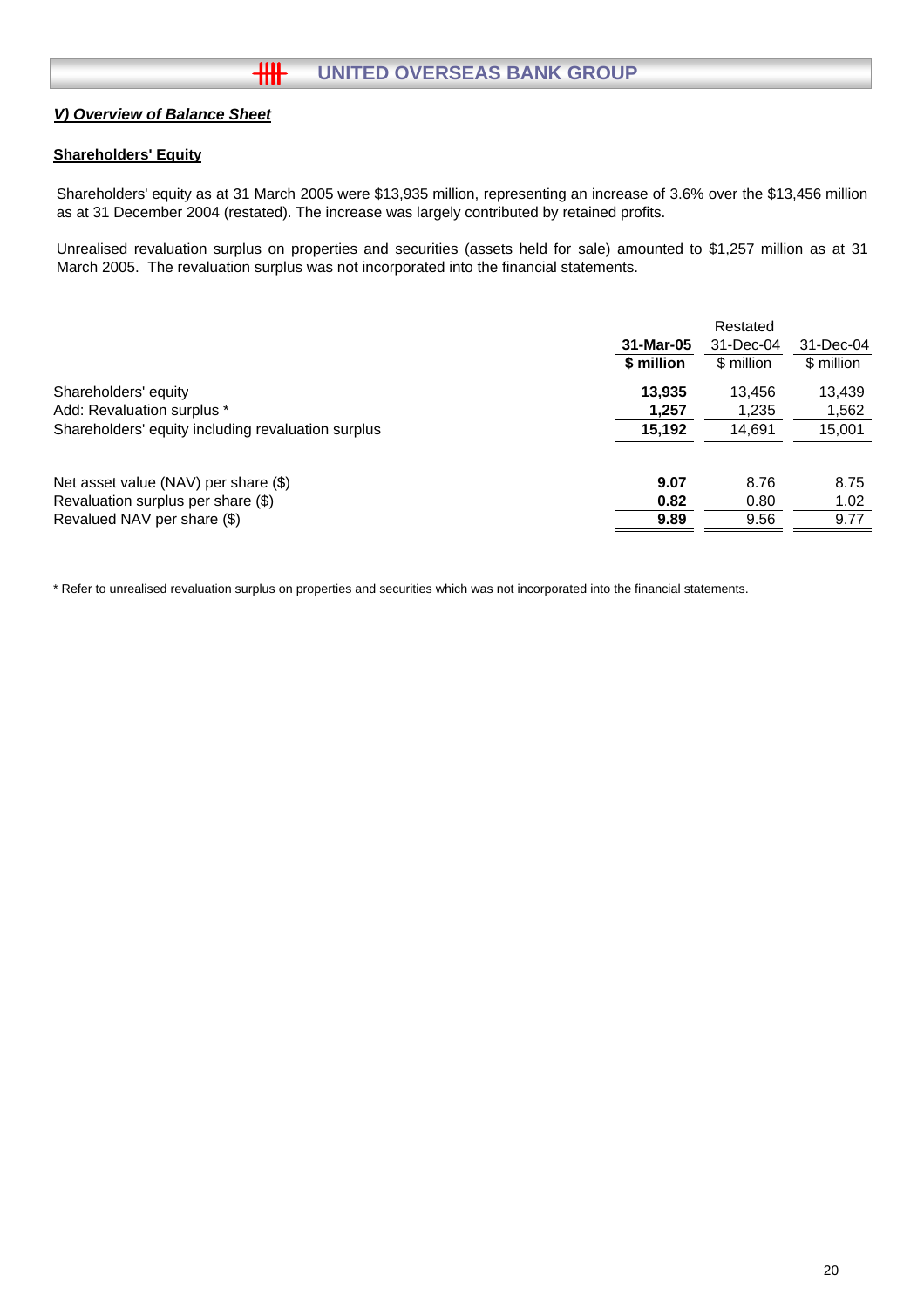## *VI) Capital Adequacy Ratios*

The Group's capital management policy is to maintain a strong capital position to support its growth, both organically and through acquisitions.

As at 31 March 2005, the Group's total Capital Adequacy Ratio ("CAR") of 15.4% was 5.4% points above the minimum total CAR of 10% set by Monetary Authority of Singapore ("MAS") and 0.1% point lower than the total CAR of 15.5% as at 31 December 2004 (restated).

The Group's tier 1 CAR of 10.9% as at 31 March 2005 was 3.9% points above the minimum tier 1 CAR of 7% set by MAS and 0.1% point higher than the 10.8% as at 31 December 2004 (restated).

|                                                 |            | Restated   |            |
|-------------------------------------------------|------------|------------|------------|
|                                                 | 31-Mar-05  | 31-Dec-04  | 31-Dec-04  |
|                                                 | \$ million | \$ million | \$ million |
| <b>Capital</b>                                  |            |            |            |
| Tier 1 Capital                                  |            |            |            |
| Share capital                                   | 1,537      | 1,536      | 1,536      |
| Disclosed reserves / other                      | 12,163     | 11,751     | 11,910     |
| Deduction of goodwill                           | (4,010)    | (4,008)    | (4,008)    |
|                                                 | 9,690      | 9,279      | 9,438      |
| <b>Upper Tier 2 Capital</b>                     |            |            |            |
| Cumulative collective impairment / other        | 1,122      | 1,077      | 1,079      |
| Subordinated notes                              | 5,463      | 5,593      | 5,550      |
|                                                 | 6,585      | 6,670      | 6,629      |
|                                                 |            |            |            |
| Deductions from Tier 1 and Upper Tier 2 Capital | (2,618)    | (2,623)    | (2,623)    |
|                                                 |            |            |            |
| <b>Total capital</b>                            | 13,657     | 13,326     | 13,444     |
| Risk-weighted assets (including market risk)    | 88,850     | 85,700     | 85,966     |
|                                                 |            |            |            |
| <b>Capital adequacy ratios</b>                  |            |            |            |
| Tier 1 capital                                  | 10.9%      | 10.8%      | 11.0%      |
| <b>Total capital</b>                            | 15.4%      | 15.5%      | 15.6%      |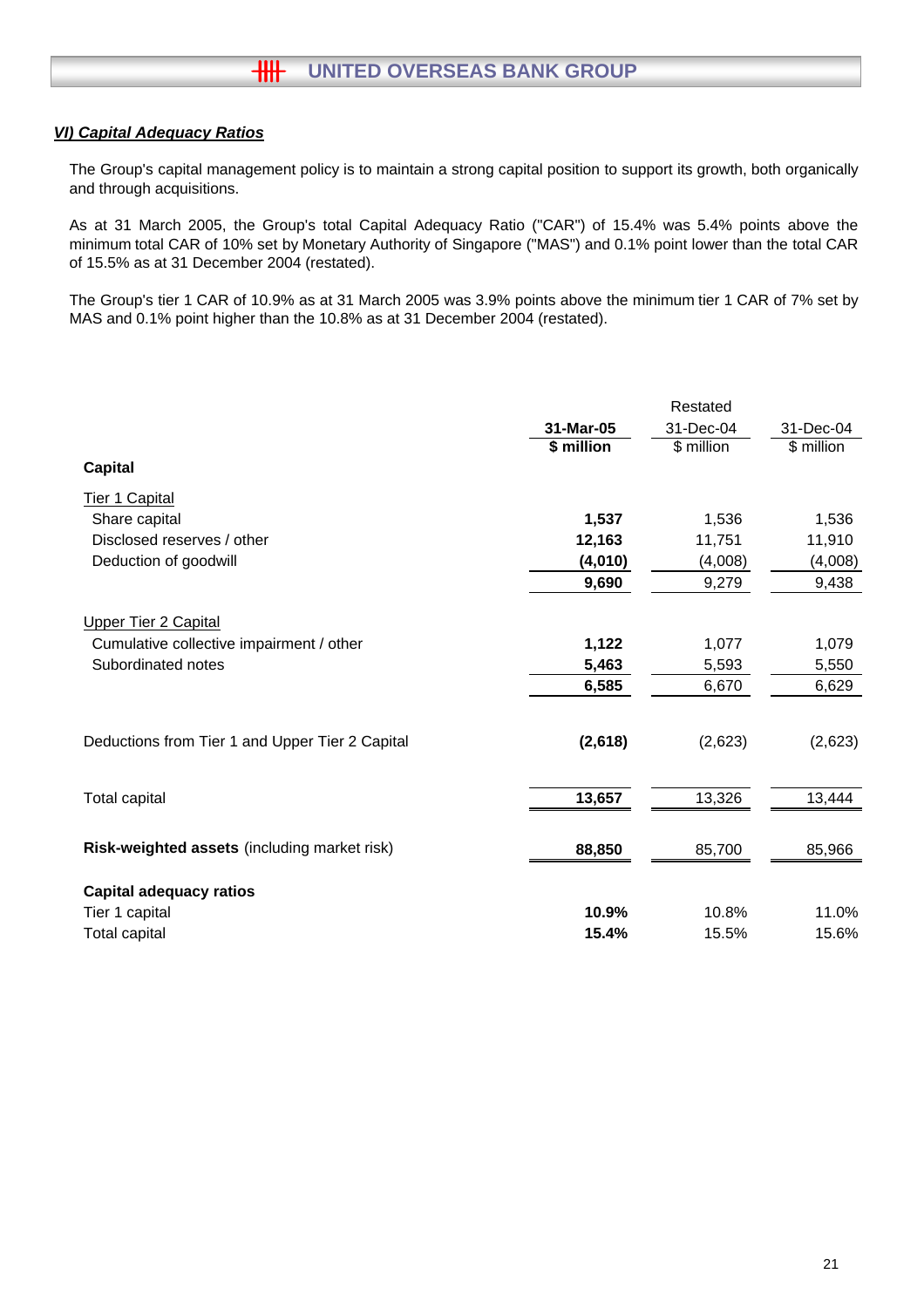## *VII) Exposure by Country of Operations*

The Group's total direct net exposure to the countries outside Singapore where it has a presence amounted to \$50.0 billion or 37.3% of Group assets as at 31 March 2005. This represents an increase of 1.8% over the \$49.1 billion as at 31 December 2004 (restated).

|                      |                     |             |            |                    |              |                                                                  |              |                                  | \$ million                       |
|----------------------|---------------------|-------------|------------|--------------------|--------------|------------------------------------------------------------------|--------------|----------------------------------|----------------------------------|
|                      |                     | Loans to    |            |                    |              | Less: Loans to                                                   |              | <b>Net Exposure</b>              |                                  |
|                      | Non-<br><b>Bank</b> | <b>Bank</b> | Government | <b>Investments</b> | <b>Total</b> | / Investments in<br><b>Subsidiaries &amp;</b><br><b>Branches</b> | <b>Total</b> | $%$ of<br>Group<br><b>Assets</b> | Contingent<br><b>Liabilities</b> |
| <b>Malaysia</b>      |                     |             |            |                    |              |                                                                  |              |                                  |                                  |
| 31-Mar-05            | 7,109               | 4,109       | 3,334      | 929                | 15,481       | 1,369                                                            | 14,112       | 10.5                             | 986                              |
| 31-Dec-04 (restated) | 6,939               | 5,014       | 3,383      | 1,056              | 16,392       | 2,137                                                            | 14,255       | 10.6                             | 1,066                            |
| 31-Dec-04            | 7,051               | 5,014       | 3,377      | 1,009              | 16,451       | 2,137                                                            | 14,314       | 10.6                             | 1,066                            |
| Indonesia            |                     |             |            |                    |              |                                                                  |              |                                  |                                  |
| 31-Mar-05            | 478                 | 126         | 183        | 288                | 1,075        | 50                                                               | 1,025        | 0.8                              | 226                              |
| 31-Dec-04 (restated) | 448                 | 127         | 234        | 288                | 1,097        | 109                                                              | 988          | 0.7                              | 240                              |
| 31-Dec-04            | 448                 | 127         | 234        | 260                | 1,069        | 109                                                              | 960          | 0.7                              | 240                              |
| <b>Philippines</b>   |                     |             |            |                    |              |                                                                  |              |                                  |                                  |
| 31-Mar-05            | 192                 | 53          | 230        | $\mathbf 2$        | 477          | 46                                                               | 431          | 0.3                              | 45                               |
| 31-Dec-04 (restated) | 197                 | 59          | 217        | $\overline{2}$     | 475          | 50                                                               | 425          | 0.3                              | 46                               |
| 31-Dec-04            | 197                 | 59          | 217        | $\overline{2}$     | 475          | 50                                                               | 425          | 0.3                              | 46                               |
| <b>Thailand</b>      |                     |             |            |                    |              |                                                                  |              |                                  |                                  |
| 31-Mar-05            | 6,581               | 135         | 510        | 1,934              | 9,160        | 1,586                                                            | 7,574        | 5.6                              | 962                              |
| 31-Dec-04 (restated) | 6,564               | 165         | 851        | 1,945              | 9,525        | 1,580                                                            | 7,945        | 5.9                              | 993                              |
| 31-Dec-04            | 6,565               | 165         | 851        | 1,937              | 9,518        | 1,580                                                            | 7,938        | 5.9                              | 993                              |
| <b>Greater China</b> |                     |             |            |                    |              |                                                                  |              |                                  |                                  |
| 31-Mar-05            | 2,063               | 8,459       | 2,291      | 395                | 13,208       | 4,536                                                            | 8,672        | 6.5                              | 597                              |
| 31-Dec-04 (restated) | 2,013               | 7,007       | 1,384      | 461                | 10,865       | 3,907                                                            | 6,958        | 5.1                              | 571                              |
| 31-Dec-04            | 2,017               | 7,007       | 1,384      | 439                | 10,847       | 3,907                                                            | 6,940        | 5.1                              | 571                              |
| <b>Other OECD</b>    |                     |             |            |                    |              |                                                                  |              |                                  |                                  |
| 31-Mar-05            | 4,942               | 8,946       | 1,851      | 3,511              | 19,250       | 1,305                                                            | 17,945       | 13.4                             | 1,149                            |
| 31-Dec-04 (restated) | 4,919               | 8,580       | 3,018      | 2,717              | 19,234       | 943                                                              | 18,291       | 13.6                             | 1,015                            |
| 31-Dec-04            | 4,915               | 8,580       | 3,017      | 2,697              | 19,209       | 943                                                              | 18,266       | 13.6                             | 1,015                            |
| <b>Other</b>         |                     |             |            |                    |              |                                                                  |              |                                  |                                  |
| 31-Mar-05            | 185                 | 163         | 18         |                    | 366          | 122                                                              | 244          | 0.2                              | 51                               |
| 31-Dec-04 (restated) | 183                 | 121         | 19         | 5                  | 328          | 68                                                               | 260          | 0.2                              | 74                               |
| 31-Dec-04            | 195                 | 121         | 19         | 5                  | 340          | 68                                                               | 272          | 0.2                              | 74                               |
| <b>Grand Total</b>   |                     |             |            |                    |              |                                                                  |              |                                  |                                  |
| 31-Mar-05            | 21,550              | 21,991      | 8,417      | 7,059              | 59,017       | 9,014                                                            | 50,003       | 37.3                             | 4,016                            |
| 31-Dec-04 (restated) | 21,263              | 21,073      | 9,106      | 6,474              | 57,916       | 8,794                                                            | 49,122       | 36.4                             | 4,005                            |
| 31-Dec-04            | 21,388              | 21,073      | 9,099      | 6,349              | 57,909       | 8,794                                                            | 49,115       | 36.4                             | 4,005                            |

#### **Exposure to countries outside Singapore (where UOB Group has a presence)**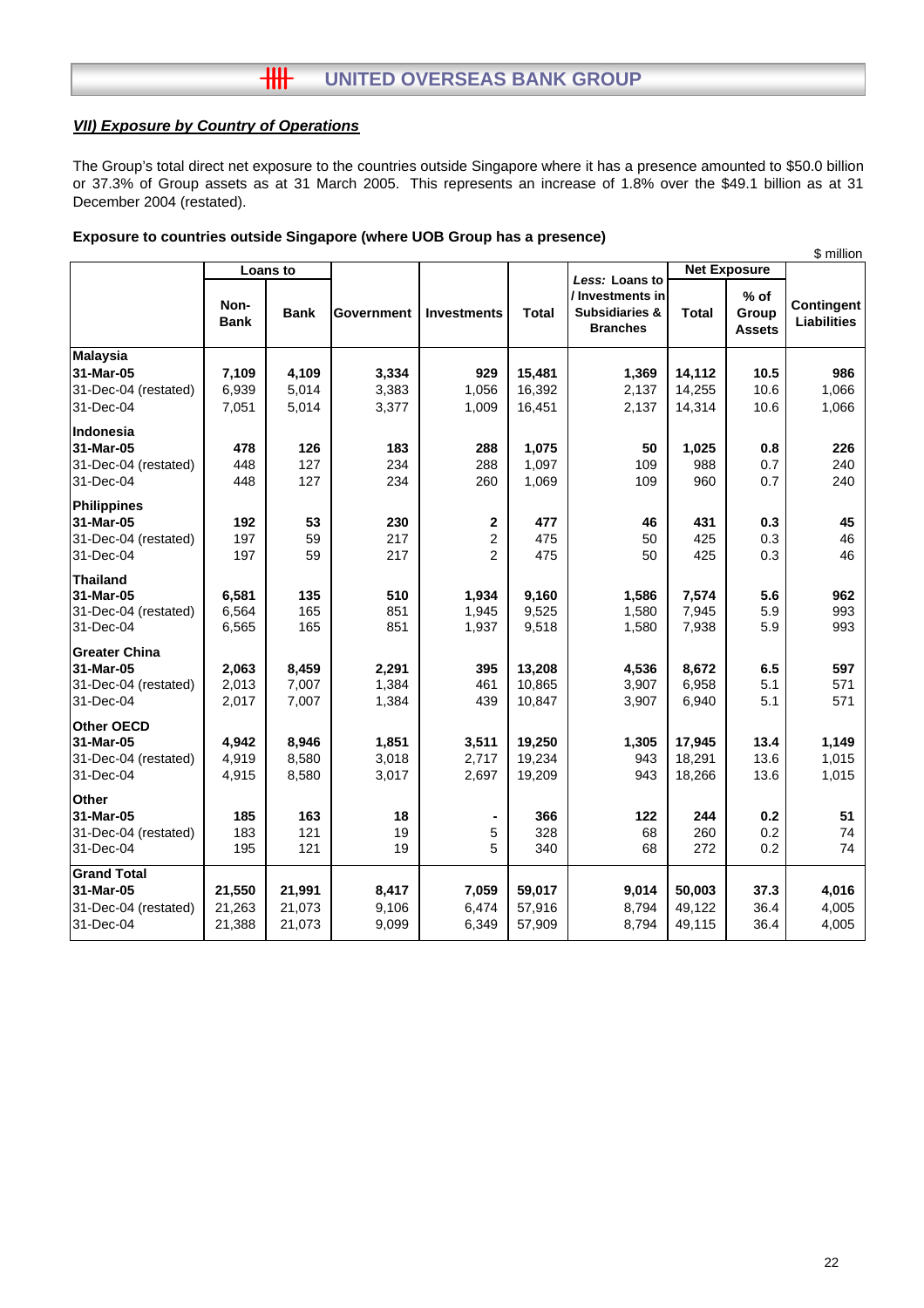## *VII) Exposure by Country of Operations*

At the country level, direct net exposure to Malaysia where the Group has a long-standing presence, remained the largest at \$14.1 billion or 10.5% of Group assets, followed by Thailand at \$7.6 billion and Taiwan at \$4.8 billion.

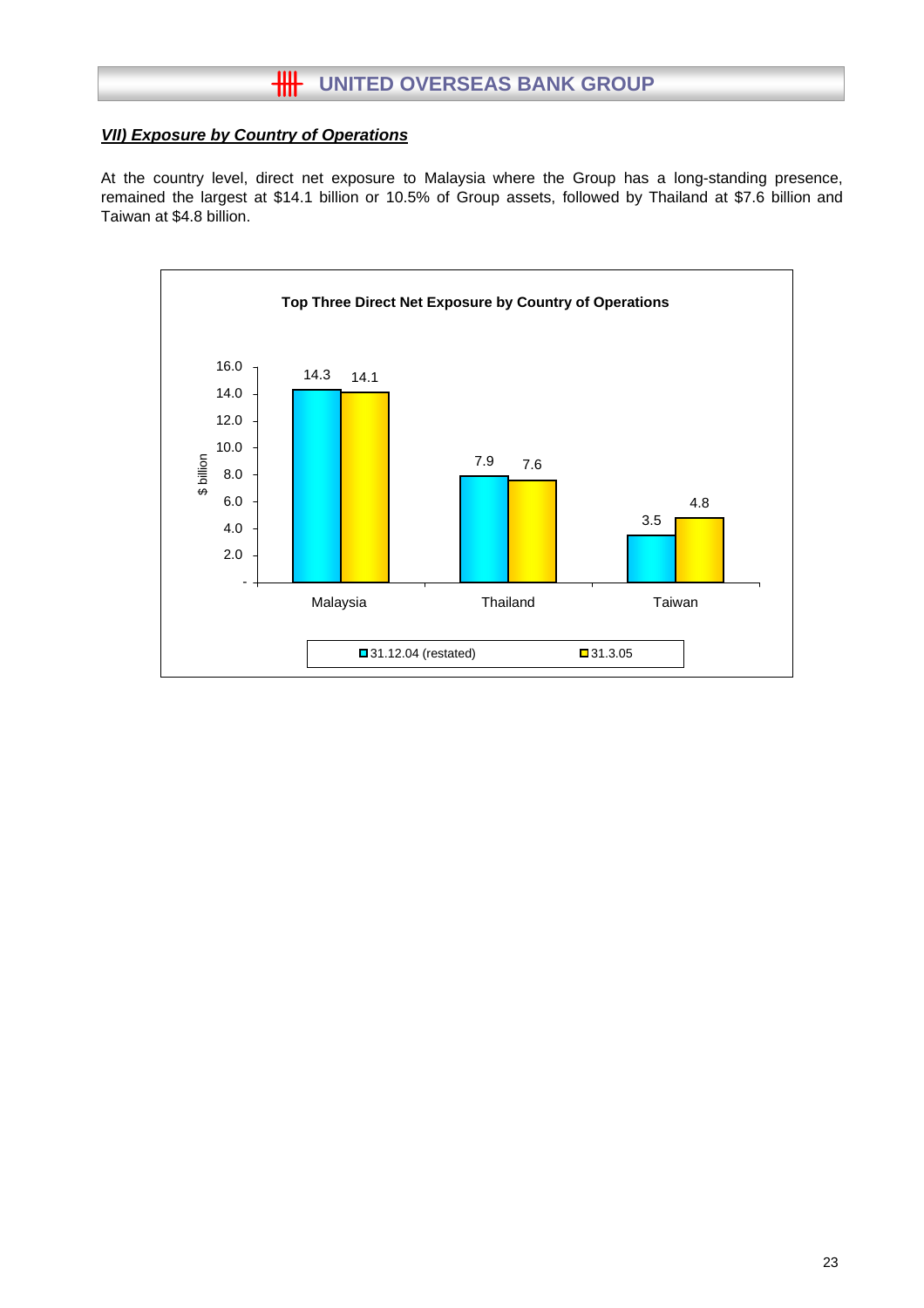## **UNAUDITED CONSOLIDATED BALANCE SHEET**

| 31-Mar-05<br>31-Dec-04<br>31-Dec-04<br>31-Mar-04<br>\$ million<br>\$ million<br>\$ million<br>\$ million<br><b>Share Capital and Reserves</b><br>1,537<br>1,536<br>1,536<br>1,572<br>Share capital<br>4,405<br>4,421<br>4,250<br>4,225<br>Capital reserves *<br>Statutory reserves<br>2,922<br>2,922<br>2,922<br>2,860<br>4,607<br>Revenue reserves<br>4,859<br>4,453<br>4,822<br>213<br>123<br>123<br>Share of reserves of associates<br>142<br>13,935<br>13,456<br>13,439<br>13,620<br>Shareholders' equity<br>168<br>156<br>148<br>Minority interests<br>157<br>14,103<br>13,612<br>13,776<br>13,587<br><b>Total equity</b><br><b>Liabilities</b><br>Deposits of non-bank customers<br>80,069<br>78,951<br>79,019<br>70,630<br>26,639<br>28,194<br>28,194<br>22,069<br>Deposits and balances of banks and agents<br><b>Total deposits</b><br>106,707<br>107,213<br>107,145<br>92,698<br>Bills and drafts payable<br>331<br>256<br>256<br>293<br>Other liabilities<br>5,920<br>6,626<br>6,733<br>6,473<br>7,005<br>7,089<br>Debts issued<br>7,136<br>4,282<br>119,963<br>121,163<br>121,292<br>103,747<br><b>Total liabilities</b><br>134,776<br>134,879<br>117,523<br><b>Total equity and liabilities</b><br>134,066<br><b>Assets</b><br>Cash, balances and placements with central banks<br>11,878<br>11,653<br>11,653<br>11,456<br>Singapore Government treasury bills and securities<br>7,252<br>7,793<br>7,772<br>6,076<br>1,975<br>Other government treasury bills and securities<br>1,854<br>1,984<br>1,690<br><b>Trading securities</b><br>431<br>439<br>299<br>586<br>20,933<br>Placements and balances with banks and agents<br>26,297<br>26,726<br>26,726<br>Loans and advances including trade bills to<br>64,300<br>non-bank customers<br>64,106<br>64,188<br>59,214<br>4,724<br>5,964<br>Other assets<br>5,699<br>4,703<br>9,495<br>8,609<br>Investment securities<br>8,861<br>6,288<br>1,149<br>Assets held for sale<br>Investments in associates<br>1,296<br>1,702<br>1,702<br>1,400<br>1,862<br><b>Fixed assets</b><br>1,839<br>1,862<br>1,761<br>Goodwill<br>3,877<br>3,876<br>3,876<br>3,416<br>134,066<br>134,776<br>134,879<br>117,523<br><b>Total assets</b><br><b>Off-Balance Sheet Items</b><br>9,884<br>10,001<br><b>Contingent liabilities</b><br>10,001<br>8,567<br>Derivative financial instruments<br>431,984<br>278,086<br>278,086<br>206,758 |             | Restated |        |        |        |  |  |
|-------------------------------------------------------------------------------------------------------------------------------------------------------------------------------------------------------------------------------------------------------------------------------------------------------------------------------------------------------------------------------------------------------------------------------------------------------------------------------------------------------------------------------------------------------------------------------------------------------------------------------------------------------------------------------------------------------------------------------------------------------------------------------------------------------------------------------------------------------------------------------------------------------------------------------------------------------------------------------------------------------------------------------------------------------------------------------------------------------------------------------------------------------------------------------------------------------------------------------------------------------------------------------------------------------------------------------------------------------------------------------------------------------------------------------------------------------------------------------------------------------------------------------------------------------------------------------------------------------------------------------------------------------------------------------------------------------------------------------------------------------------------------------------------------------------------------------------------------------------------------------------------------------------------------------------------------------------------------------------------------------------------------------------------------------------------------------------------------------------------------------------------------------------------------------------------------------------------------------------------------------------------------------------------------------------------------------------------------------------------------------|-------------|----------|--------|--------|--------|--|--|
|                                                                                                                                                                                                                                                                                                                                                                                                                                                                                                                                                                                                                                                                                                                                                                                                                                                                                                                                                                                                                                                                                                                                                                                                                                                                                                                                                                                                                                                                                                                                                                                                                                                                                                                                                                                                                                                                                                                                                                                                                                                                                                                                                                                                                                                                                                                                                                               |             |          |        |        |        |  |  |
|                                                                                                                                                                                                                                                                                                                                                                                                                                                                                                                                                                                                                                                                                                                                                                                                                                                                                                                                                                                                                                                                                                                                                                                                                                                                                                                                                                                                                                                                                                                                                                                                                                                                                                                                                                                                                                                                                                                                                                                                                                                                                                                                                                                                                                                                                                                                                                               |             |          |        |        |        |  |  |
|                                                                                                                                                                                                                                                                                                                                                                                                                                                                                                                                                                                                                                                                                                                                                                                                                                                                                                                                                                                                                                                                                                                                                                                                                                                                                                                                                                                                                                                                                                                                                                                                                                                                                                                                                                                                                                                                                                                                                                                                                                                                                                                                                                                                                                                                                                                                                                               |             |          |        |        |        |  |  |
|                                                                                                                                                                                                                                                                                                                                                                                                                                                                                                                                                                                                                                                                                                                                                                                                                                                                                                                                                                                                                                                                                                                                                                                                                                                                                                                                                                                                                                                                                                                                                                                                                                                                                                                                                                                                                                                                                                                                                                                                                                                                                                                                                                                                                                                                                                                                                                               |             |          |        |        |        |  |  |
|                                                                                                                                                                                                                                                                                                                                                                                                                                                                                                                                                                                                                                                                                                                                                                                                                                                                                                                                                                                                                                                                                                                                                                                                                                                                                                                                                                                                                                                                                                                                                                                                                                                                                                                                                                                                                                                                                                                                                                                                                                                                                                                                                                                                                                                                                                                                                                               |             |          |        |        |        |  |  |
|                                                                                                                                                                                                                                                                                                                                                                                                                                                                                                                                                                                                                                                                                                                                                                                                                                                                                                                                                                                                                                                                                                                                                                                                                                                                                                                                                                                                                                                                                                                                                                                                                                                                                                                                                                                                                                                                                                                                                                                                                                                                                                                                                                                                                                                                                                                                                                               |             |          |        |        |        |  |  |
|                                                                                                                                                                                                                                                                                                                                                                                                                                                                                                                                                                                                                                                                                                                                                                                                                                                                                                                                                                                                                                                                                                                                                                                                                                                                                                                                                                                                                                                                                                                                                                                                                                                                                                                                                                                                                                                                                                                                                                                                                                                                                                                                                                                                                                                                                                                                                                               |             |          |        |        |        |  |  |
|                                                                                                                                                                                                                                                                                                                                                                                                                                                                                                                                                                                                                                                                                                                                                                                                                                                                                                                                                                                                                                                                                                                                                                                                                                                                                                                                                                                                                                                                                                                                                                                                                                                                                                                                                                                                                                                                                                                                                                                                                                                                                                                                                                                                                                                                                                                                                                               |             |          |        |        |        |  |  |
|                                                                                                                                                                                                                                                                                                                                                                                                                                                                                                                                                                                                                                                                                                                                                                                                                                                                                                                                                                                                                                                                                                                                                                                                                                                                                                                                                                                                                                                                                                                                                                                                                                                                                                                                                                                                                                                                                                                                                                                                                                                                                                                                                                                                                                                                                                                                                                               |             |          |        |        |        |  |  |
|                                                                                                                                                                                                                                                                                                                                                                                                                                                                                                                                                                                                                                                                                                                                                                                                                                                                                                                                                                                                                                                                                                                                                                                                                                                                                                                                                                                                                                                                                                                                                                                                                                                                                                                                                                                                                                                                                                                                                                                                                                                                                                                                                                                                                                                                                                                                                                               |             |          |        |        |        |  |  |
|                                                                                                                                                                                                                                                                                                                                                                                                                                                                                                                                                                                                                                                                                                                                                                                                                                                                                                                                                                                                                                                                                                                                                                                                                                                                                                                                                                                                                                                                                                                                                                                                                                                                                                                                                                                                                                                                                                                                                                                                                                                                                                                                                                                                                                                                                                                                                                               |             |          |        |        |        |  |  |
|                                                                                                                                                                                                                                                                                                                                                                                                                                                                                                                                                                                                                                                                                                                                                                                                                                                                                                                                                                                                                                                                                                                                                                                                                                                                                                                                                                                                                                                                                                                                                                                                                                                                                                                                                                                                                                                                                                                                                                                                                                                                                                                                                                                                                                                                                                                                                                               |             |          |        |        |        |  |  |
|                                                                                                                                                                                                                                                                                                                                                                                                                                                                                                                                                                                                                                                                                                                                                                                                                                                                                                                                                                                                                                                                                                                                                                                                                                                                                                                                                                                                                                                                                                                                                                                                                                                                                                                                                                                                                                                                                                                                                                                                                                                                                                                                                                                                                                                                                                                                                                               |             |          |        |        |        |  |  |
|                                                                                                                                                                                                                                                                                                                                                                                                                                                                                                                                                                                                                                                                                                                                                                                                                                                                                                                                                                                                                                                                                                                                                                                                                                                                                                                                                                                                                                                                                                                                                                                                                                                                                                                                                                                                                                                                                                                                                                                                                                                                                                                                                                                                                                                                                                                                                                               |             |          |        |        |        |  |  |
|                                                                                                                                                                                                                                                                                                                                                                                                                                                                                                                                                                                                                                                                                                                                                                                                                                                                                                                                                                                                                                                                                                                                                                                                                                                                                                                                                                                                                                                                                                                                                                                                                                                                                                                                                                                                                                                                                                                                                                                                                                                                                                                                                                                                                                                                                                                                                                               |             |          |        |        |        |  |  |
|                                                                                                                                                                                                                                                                                                                                                                                                                                                                                                                                                                                                                                                                                                                                                                                                                                                                                                                                                                                                                                                                                                                                                                                                                                                                                                                                                                                                                                                                                                                                                                                                                                                                                                                                                                                                                                                                                                                                                                                                                                                                                                                                                                                                                                                                                                                                                                               |             |          |        |        |        |  |  |
|                                                                                                                                                                                                                                                                                                                                                                                                                                                                                                                                                                                                                                                                                                                                                                                                                                                                                                                                                                                                                                                                                                                                                                                                                                                                                                                                                                                                                                                                                                                                                                                                                                                                                                                                                                                                                                                                                                                                                                                                                                                                                                                                                                                                                                                                                                                                                                               |             |          |        |        |        |  |  |
|                                                                                                                                                                                                                                                                                                                                                                                                                                                                                                                                                                                                                                                                                                                                                                                                                                                                                                                                                                                                                                                                                                                                                                                                                                                                                                                                                                                                                                                                                                                                                                                                                                                                                                                                                                                                                                                                                                                                                                                                                                                                                                                                                                                                                                                                                                                                                                               |             |          |        |        |        |  |  |
|                                                                                                                                                                                                                                                                                                                                                                                                                                                                                                                                                                                                                                                                                                                                                                                                                                                                                                                                                                                                                                                                                                                                                                                                                                                                                                                                                                                                                                                                                                                                                                                                                                                                                                                                                                                                                                                                                                                                                                                                                                                                                                                                                                                                                                                                                                                                                                               |             |          |        |        |        |  |  |
|                                                                                                                                                                                                                                                                                                                                                                                                                                                                                                                                                                                                                                                                                                                                                                                                                                                                                                                                                                                                                                                                                                                                                                                                                                                                                                                                                                                                                                                                                                                                                                                                                                                                                                                                                                                                                                                                                                                                                                                                                                                                                                                                                                                                                                                                                                                                                                               |             |          |        |        |        |  |  |
|                                                                                                                                                                                                                                                                                                                                                                                                                                                                                                                                                                                                                                                                                                                                                                                                                                                                                                                                                                                                                                                                                                                                                                                                                                                                                                                                                                                                                                                                                                                                                                                                                                                                                                                                                                                                                                                                                                                                                                                                                                                                                                                                                                                                                                                                                                                                                                               |             |          |        |        |        |  |  |
|                                                                                                                                                                                                                                                                                                                                                                                                                                                                                                                                                                                                                                                                                                                                                                                                                                                                                                                                                                                                                                                                                                                                                                                                                                                                                                                                                                                                                                                                                                                                                                                                                                                                                                                                                                                                                                                                                                                                                                                                                                                                                                                                                                                                                                                                                                                                                                               |             |          |        |        |        |  |  |
|                                                                                                                                                                                                                                                                                                                                                                                                                                                                                                                                                                                                                                                                                                                                                                                                                                                                                                                                                                                                                                                                                                                                                                                                                                                                                                                                                                                                                                                                                                                                                                                                                                                                                                                                                                                                                                                                                                                                                                                                                                                                                                                                                                                                                                                                                                                                                                               |             |          |        |        |        |  |  |
|                                                                                                                                                                                                                                                                                                                                                                                                                                                                                                                                                                                                                                                                                                                                                                                                                                                                                                                                                                                                                                                                                                                                                                                                                                                                                                                                                                                                                                                                                                                                                                                                                                                                                                                                                                                                                                                                                                                                                                                                                                                                                                                                                                                                                                                                                                                                                                               |             |          |        |        |        |  |  |
|                                                                                                                                                                                                                                                                                                                                                                                                                                                                                                                                                                                                                                                                                                                                                                                                                                                                                                                                                                                                                                                                                                                                                                                                                                                                                                                                                                                                                                                                                                                                                                                                                                                                                                                                                                                                                                                                                                                                                                                                                                                                                                                                                                                                                                                                                                                                                                               |             |          |        |        |        |  |  |
|                                                                                                                                                                                                                                                                                                                                                                                                                                                                                                                                                                                                                                                                                                                                                                                                                                                                                                                                                                                                                                                                                                                                                                                                                                                                                                                                                                                                                                                                                                                                                                                                                                                                                                                                                                                                                                                                                                                                                                                                                                                                                                                                                                                                                                                                                                                                                                               |             |          |        |        |        |  |  |
|                                                                                                                                                                                                                                                                                                                                                                                                                                                                                                                                                                                                                                                                                                                                                                                                                                                                                                                                                                                                                                                                                                                                                                                                                                                                                                                                                                                                                                                                                                                                                                                                                                                                                                                                                                                                                                                                                                                                                                                                                                                                                                                                                                                                                                                                                                                                                                               |             |          |        |        |        |  |  |
|                                                                                                                                                                                                                                                                                                                                                                                                                                                                                                                                                                                                                                                                                                                                                                                                                                                                                                                                                                                                                                                                                                                                                                                                                                                                                                                                                                                                                                                                                                                                                                                                                                                                                                                                                                                                                                                                                                                                                                                                                                                                                                                                                                                                                                                                                                                                                                               |             |          |        |        |        |  |  |
|                                                                                                                                                                                                                                                                                                                                                                                                                                                                                                                                                                                                                                                                                                                                                                                                                                                                                                                                                                                                                                                                                                                                                                                                                                                                                                                                                                                                                                                                                                                                                                                                                                                                                                                                                                                                                                                                                                                                                                                                                                                                                                                                                                                                                                                                                                                                                                               |             |          |        |        |        |  |  |
|                                                                                                                                                                                                                                                                                                                                                                                                                                                                                                                                                                                                                                                                                                                                                                                                                                                                                                                                                                                                                                                                                                                                                                                                                                                                                                                                                                                                                                                                                                                                                                                                                                                                                                                                                                                                                                                                                                                                                                                                                                                                                                                                                                                                                                                                                                                                                                               |             |          |        |        |        |  |  |
|                                                                                                                                                                                                                                                                                                                                                                                                                                                                                                                                                                                                                                                                                                                                                                                                                                                                                                                                                                                                                                                                                                                                                                                                                                                                                                                                                                                                                                                                                                                                                                                                                                                                                                                                                                                                                                                                                                                                                                                                                                                                                                                                                                                                                                                                                                                                                                               |             |          |        |        |        |  |  |
|                                                                                                                                                                                                                                                                                                                                                                                                                                                                                                                                                                                                                                                                                                                                                                                                                                                                                                                                                                                                                                                                                                                                                                                                                                                                                                                                                                                                                                                                                                                                                                                                                                                                                                                                                                                                                                                                                                                                                                                                                                                                                                                                                                                                                                                                                                                                                                               |             |          |        |        |        |  |  |
|                                                                                                                                                                                                                                                                                                                                                                                                                                                                                                                                                                                                                                                                                                                                                                                                                                                                                                                                                                                                                                                                                                                                                                                                                                                                                                                                                                                                                                                                                                                                                                                                                                                                                                                                                                                                                                                                                                                                                                                                                                                                                                                                                                                                                                                                                                                                                                               |             |          |        |        |        |  |  |
|                                                                                                                                                                                                                                                                                                                                                                                                                                                                                                                                                                                                                                                                                                                                                                                                                                                                                                                                                                                                                                                                                                                                                                                                                                                                                                                                                                                                                                                                                                                                                                                                                                                                                                                                                                                                                                                                                                                                                                                                                                                                                                                                                                                                                                                                                                                                                                               |             |          |        |        |        |  |  |
|                                                                                                                                                                                                                                                                                                                                                                                                                                                                                                                                                                                                                                                                                                                                                                                                                                                                                                                                                                                                                                                                                                                                                                                                                                                                                                                                                                                                                                                                                                                                                                                                                                                                                                                                                                                                                                                                                                                                                                                                                                                                                                                                                                                                                                                                                                                                                                               |             |          |        |        |        |  |  |
|                                                                                                                                                                                                                                                                                                                                                                                                                                                                                                                                                                                                                                                                                                                                                                                                                                                                                                                                                                                                                                                                                                                                                                                                                                                                                                                                                                                                                                                                                                                                                                                                                                                                                                                                                                                                                                                                                                                                                                                                                                                                                                                                                                                                                                                                                                                                                                               |             |          |        |        |        |  |  |
|                                                                                                                                                                                                                                                                                                                                                                                                                                                                                                                                                                                                                                                                                                                                                                                                                                                                                                                                                                                                                                                                                                                                                                                                                                                                                                                                                                                                                                                                                                                                                                                                                                                                                                                                                                                                                                                                                                                                                                                                                                                                                                                                                                                                                                                                                                                                                                               |             |          |        |        |        |  |  |
|                                                                                                                                                                                                                                                                                                                                                                                                                                                                                                                                                                                                                                                                                                                                                                                                                                                                                                                                                                                                                                                                                                                                                                                                                                                                                                                                                                                                                                                                                                                                                                                                                                                                                                                                                                                                                                                                                                                                                                                                                                                                                                                                                                                                                                                                                                                                                                               | Commitments | 42,103   | 39,276 | 39,276 | 38,091 |  |  |

\* Including AFS reserves of \$135 million and \$171 million as at 31 March 2005 and 31 December 2004 (restated) respectively.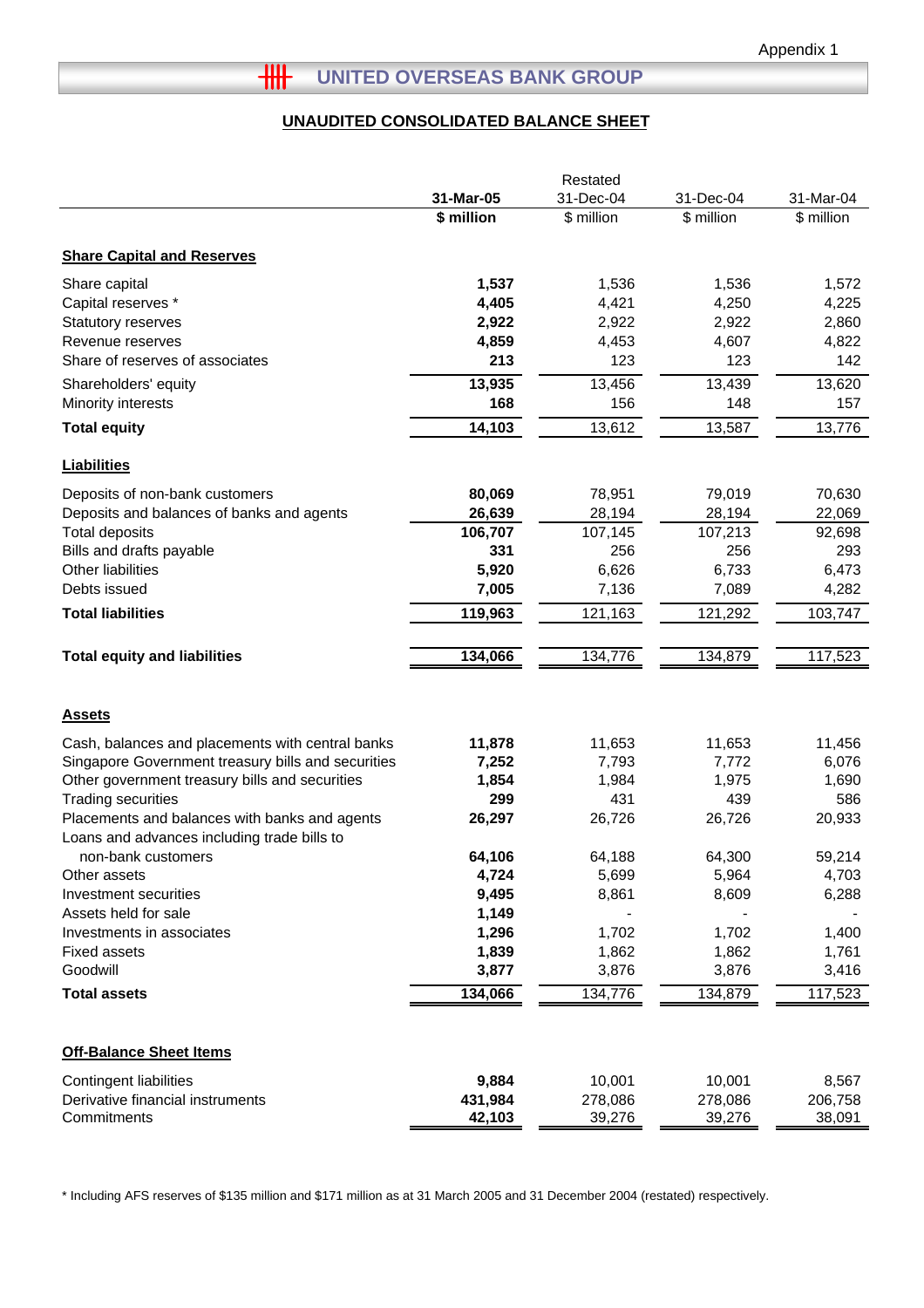## **UNAUDITED CONSOLIDATED STATEMENT OF CHANGES IN EQUITY**

|                                                                                                                                 | Share<br>Capital<br>\$ million | Capital<br><b>Reserves</b><br>\$ million | <b>Statutory</b><br><b>Reserves</b><br>\$ million | Revenue<br><b>Reserves</b><br>\$ million | Share of<br>Reserves of<br><b>Associates</b><br>\$ million | <b>Total</b><br>Shareholders'<br><b>Equity</b><br>\$ million | <b>Minority</b><br>Interest<br>\$ million | Total<br><b>Equity</b><br>\$ million |
|---------------------------------------------------------------------------------------------------------------------------------|--------------------------------|------------------------------------------|---------------------------------------------------|------------------------------------------|------------------------------------------------------------|--------------------------------------------------------------|-------------------------------------------|--------------------------------------|
| Balance at 1 January 2005                                                                                                       |                                |                                          |                                                   |                                          |                                                            |                                                              |                                           |                                      |
| As previously reported                                                                                                          | 1,536                          | 4,250                                    | 2,922                                             | 4,607                                    | 123                                                        | 13,439                                                       | 148                                       | 13,587                               |
| <b>Adjustments due to FRS39</b>                                                                                                 |                                | 171                                      | $\blacksquare$                                    | (154)                                    | $\blacksquare$                                             | 17                                                           | 8                                         | 25                                   |
| As restated                                                                                                                     | 1,536                          | 4,421                                    | 2,922                                             | 4,453                                    | 123                                                        | 13,456                                                       | 156                                       | 13,612                               |
| Net profit for the financial period                                                                                             |                                |                                          |                                                   | 406                                      |                                                            | 406                                                          | 4                                         | 409                                  |
| Differences arising from currency<br>translation of financial<br>statements of foreign branches,<br>subsidiaries and associates |                                | 13                                       |                                                   |                                          |                                                            | 13                                                           | $\mathbf{0}^*$                            | 14                                   |
| Group's share of reserves of<br>associates                                                                                      |                                |                                          |                                                   |                                          | 89                                                         | 89                                                           |                                           | 89                                   |
| Other adjustments                                                                                                               | -                              | (33)                                     |                                                   | $\mathbf{0}^*$                           | $\blacksquare$                                             | (33)                                                         | $\bullet^*$                               | (32)                                 |
| Total recognised gains / (losses)<br>for the financial period                                                                   |                                | (19)                                     |                                                   | 406                                      | 89                                                         | 476                                                          | 4                                         | 480                                  |
| Change in minority interests                                                                                                    |                                |                                          |                                                   |                                          | $\blacksquare$                                             |                                                              | 8                                         | 8                                    |
| <b>Dividends</b>                                                                                                                |                                |                                          |                                                   |                                          |                                                            |                                                              | $(0)*$                                    | $(0)*$                               |
| Issue of shares upon exercise of<br>options                                                                                     | $\mathbf{0}^*$                 | 3                                        |                                                   |                                          |                                                            | 3                                                            |                                           | 3                                    |
| Balance at 31 March 2005                                                                                                        | 1,537                          | 4,405                                    | 2,922                                             | 4,859                                    | 213                                                        | 13,935                                                       | 168                                       | 14,103                               |
|                                                                                                                                 |                                |                                          |                                                   |                                          |                                                            |                                                              |                                           |                                      |
| Balance at 1 January 2004                                                                                                       | 1,572                          | 4,242                                    | 2,860                                             | 4,465                                    | 143                                                        | 13,282                                                       | 155                                       | 13,437                               |
| Net profit for the financial period                                                                                             |                                |                                          |                                                   | 357                                      |                                                            | 357                                                          | 2                                         | 359                                  |
| Differences arising from currency<br>translation of financial statements<br>of foreign branches, subsidiaries<br>and associates |                                | (18)                                     |                                                   |                                          |                                                            | (18)                                                         | (1)                                       | (19)                                 |
| Group's share of reserves of<br>associates                                                                                      |                                |                                          |                                                   |                                          | (2)                                                        | (2)                                                          |                                           | (2)                                  |
| Other adjustments                                                                                                               |                                |                                          |                                                   | (1)                                      | 1                                                          |                                                              |                                           |                                      |
| Total recognised gains / (losses)<br>for the financial period                                                                   |                                | (18)                                     |                                                   | 357                                      | (1)                                                        | 337                                                          | 2                                         | 338                                  |
| Net transfer from revenue reserves                                                                                              |                                | $0 *$                                    |                                                   | $(0)*$                                   |                                                            |                                                              |                                           |                                      |
| Issue of shares upon exercise of<br>options                                                                                     | $0^*$                          | 1                                        |                                                   |                                          |                                                            | 1                                                            |                                           | 1                                    |
| Balance at 31 March 2004                                                                                                        | 1,572                          | 4,225                                    | 2,860                                             | 4,822                                    | 142                                                        | 13,620                                                       | 157                                       | 13,776                               |

\* Less than \$500,000.